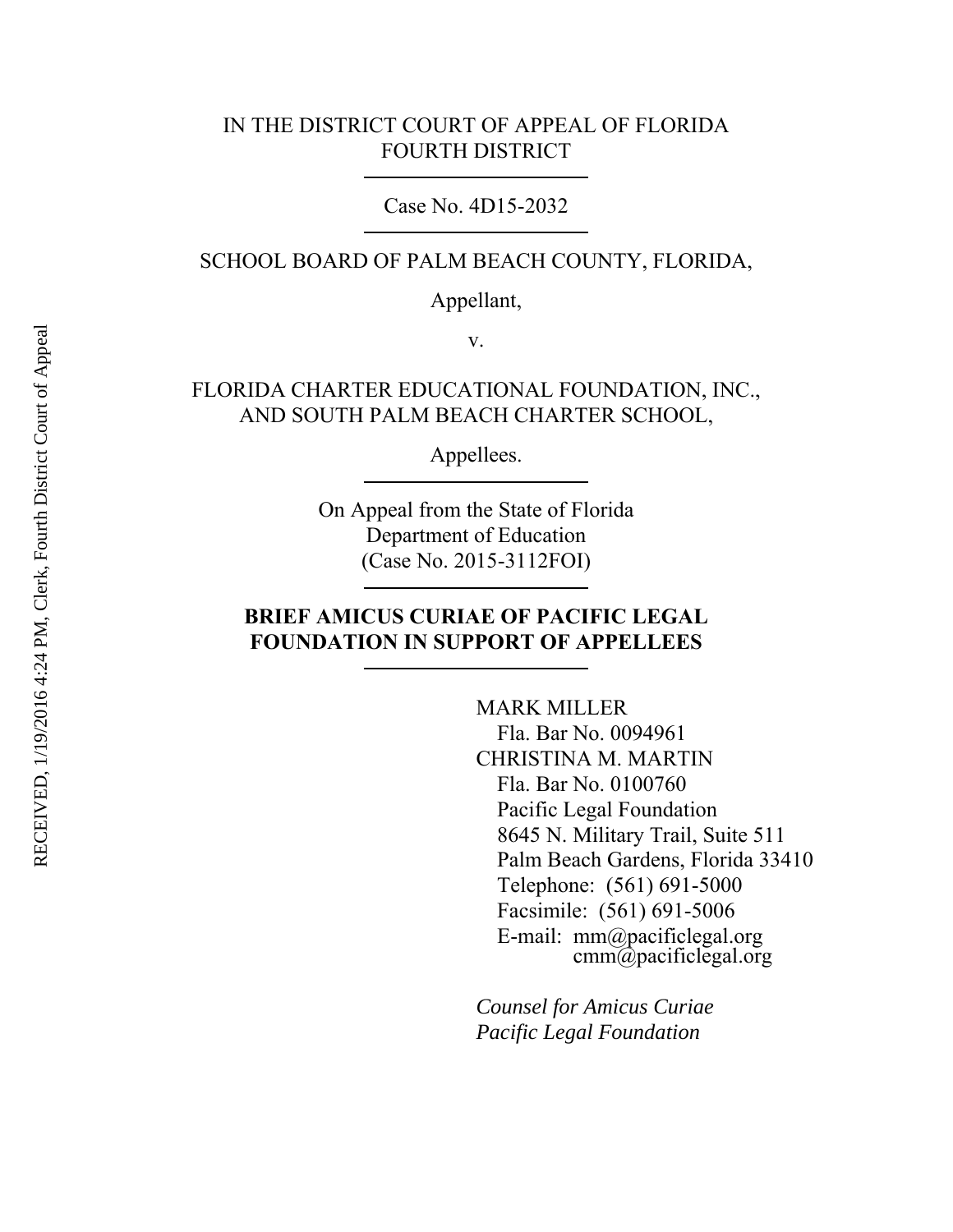# **TABLE OF CONTENTS**

| INTRODUCTION AND SUMMARY OF ARGUMENT  2                                                                                    |
|----------------------------------------------------------------------------------------------------------------------------|
| THE SCHOOL BOARD'S DECISION VIOLATES FLORIDA LAW  5<br>$\mathbf{I}$ .                                                      |
| A. Appellees' Proposed Charter School Is "Innovative"                                                                      |
| B. The Charter School Law Encourages the                                                                                   |
| SUCCESSFUL CHARTER SCHOOLS SHOULD<br>$II$ .<br>BE EMBRACED, NOT SHUNNED, BY THE<br>TRADITIONAL EDUCATION ESTABLISHMENT  13 |
|                                                                                                                            |
|                                                                                                                            |
|                                                                                                                            |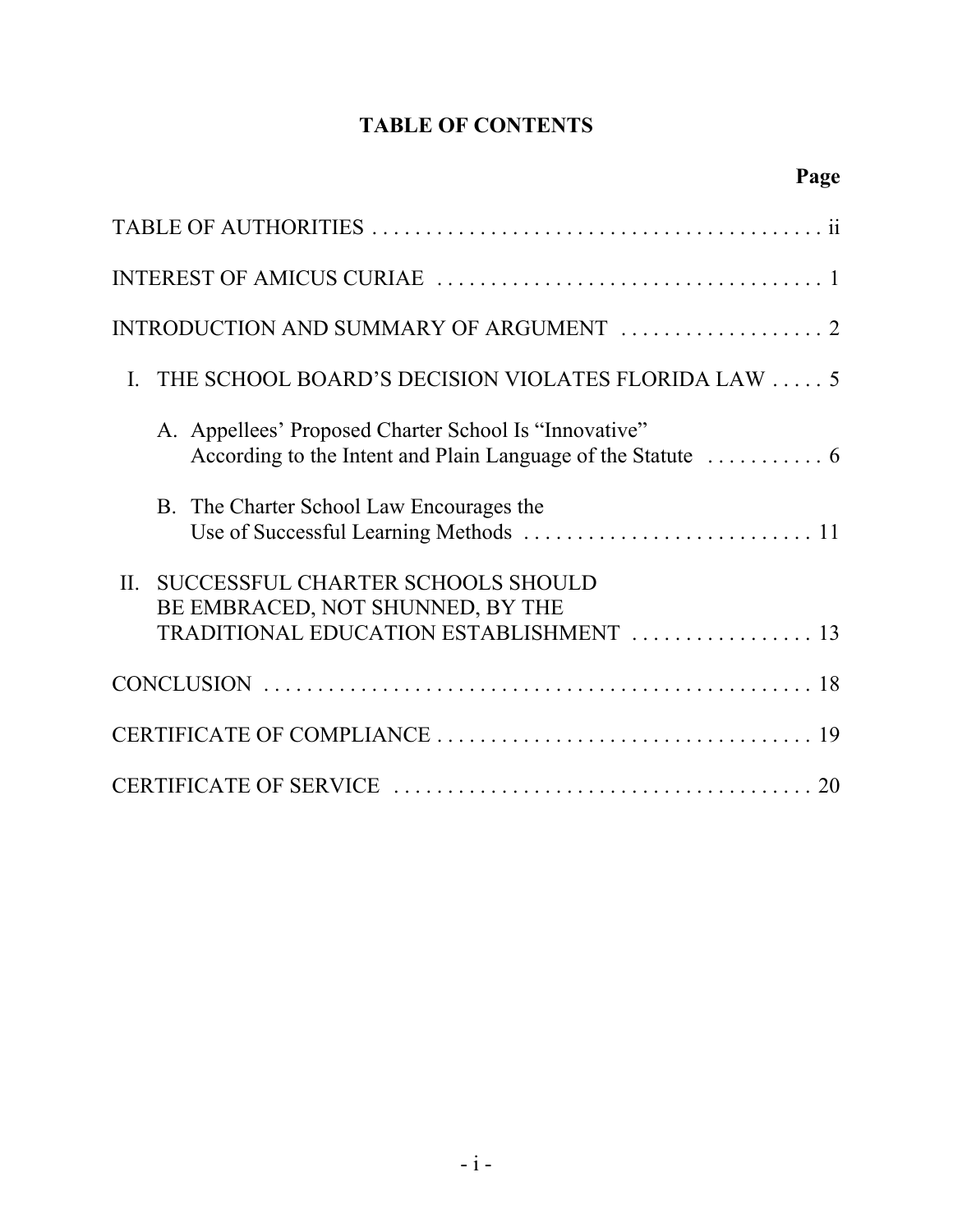# **TABLE OF AUTHORITIES**

# **Cases**

| Arizona Christian Sch. Tuition Org. v. Winn, 131 S. Ct. 1436 (2011)  1                                                       |
|------------------------------------------------------------------------------------------------------------------------------|
| Atlanta Indep. Sch. Sys. v. Atlanta Neighborhood Charter Sch., Inc.,                                                         |
|                                                                                                                              |
|                                                                                                                              |
| California Charter Schools Ass'n v. Los Angeles Unified Sch. Dist.,                                                          |
|                                                                                                                              |
| Forsythe v. Longboat Key Beach Erosion Control Dist.,                                                                        |
| Guadalupe v. Peterson, 779 So. 2d 494 (Fla. 2d DCA 2000) 11                                                                  |
|                                                                                                                              |
| Mitchell v. Helms, 530 U.S. 793 (2000) $\ldots \ldots \ldots \ldots \ldots \ldots \ldots \ldots \ldots \ldots \ldots \ldots$ |
| Sch. Bd. of Palm Beach County v. Survivors Charter Sch., Inc.,                                                               |
| Sch. Bd. of Seminole County v. Renaissance Charter Sch., Inc.,                                                               |
| State ex rel. Szabo Food Servs., Inc. of North Carolina v. Dickinson,                                                        |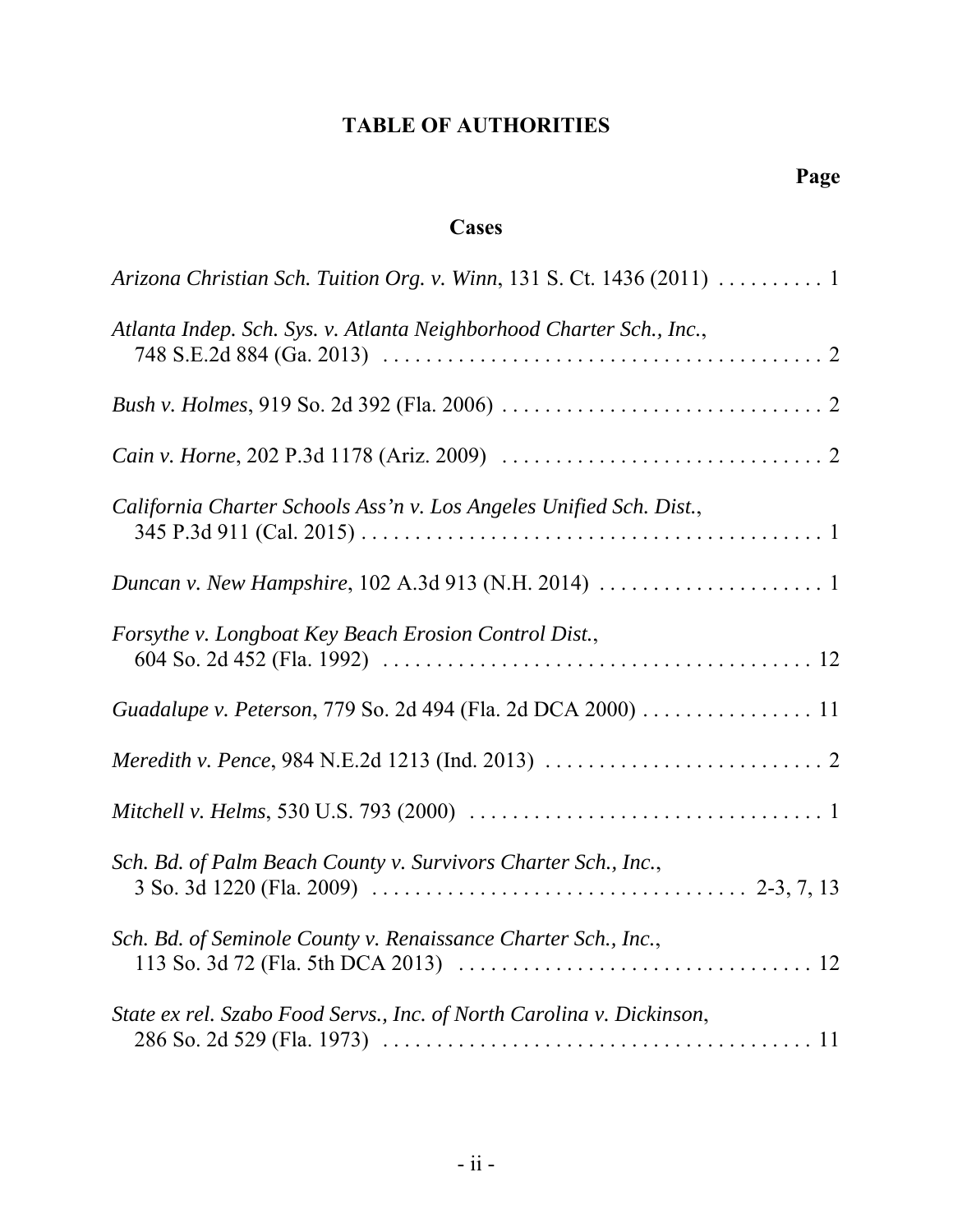## Page

| Taxpayers for Public Educ. v. Douglas Cnty. Sch. Dist., |
|---------------------------------------------------------|
| Woodham v. Blue Cross & Blue Shield, Inc.,              |
|                                                         |

# **Statutes**

| $§ 1002.331            4$ |
|---------------------------|
|                           |

# Rule

|--|--|--|--|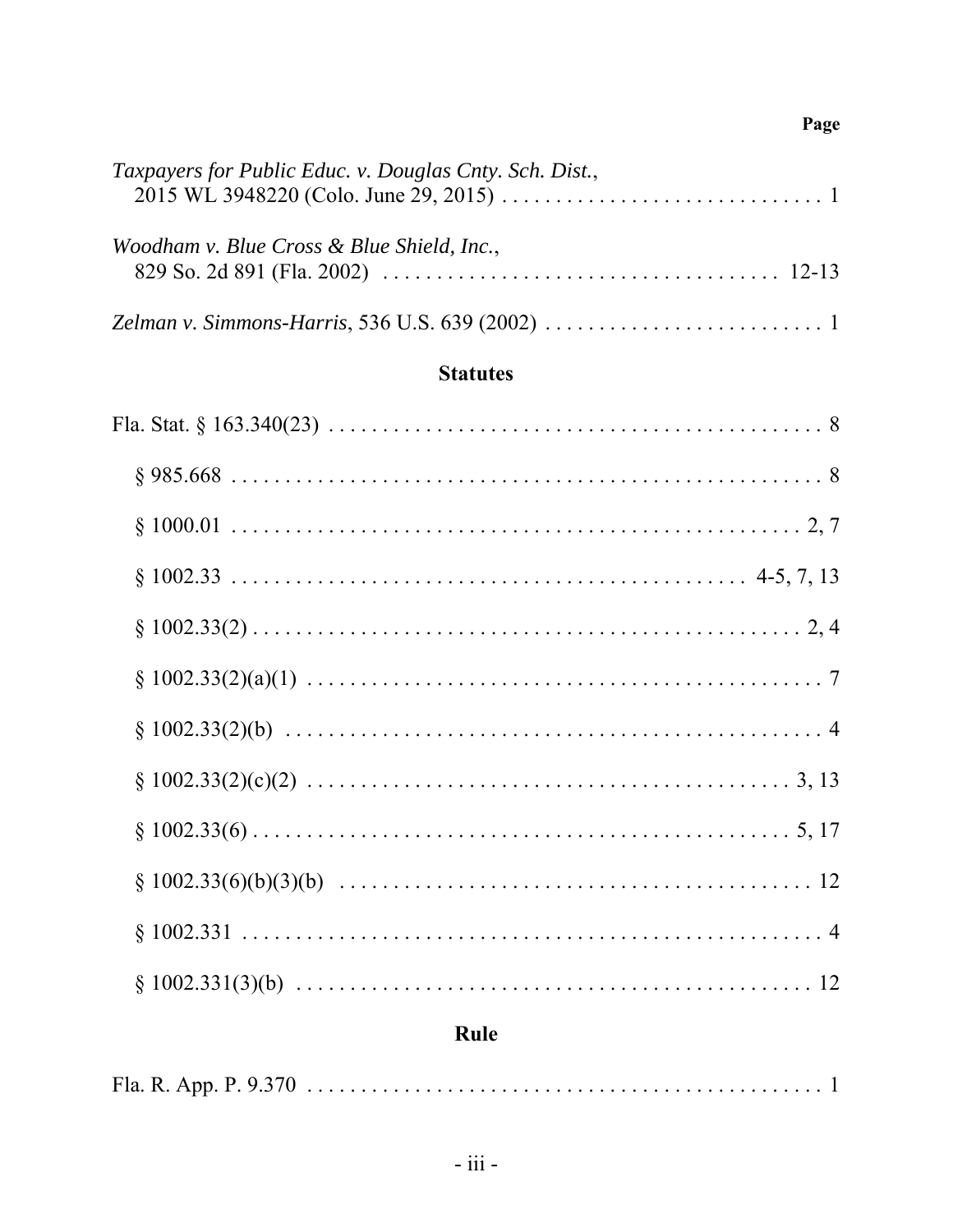## **Miscellaneous**

| Associated Press, Florida Gov. wants more money to help charter schools,<br>WTSP News, Jan. 15, 2015, http://www.wtsp.com/story/news/2015/01/15/ |
|--------------------------------------------------------------------------------------------------------------------------------------------------|
| Center for Education Reform, Model Legislation for States: Grounded on<br>Experience and Practice (Oct. 2012), https://www.edreform.com/         |
| wp-content/uploads/2012/10/CER-ModelCharterLegislation.pdf  17                                                                                   |
| Ch. 2002-387, Senate Bill No. 20-E, http://laws.flrules.org/2002/387  6, 11                                                                      |
| Cremata, Edward, et al., National Charter School Study,                                                                                          |
| Center for Research on Education Outcomes, Stanford (2013),                                                                                      |
| http://credo.stanford.edu/documents/NCSS%202013%20                                                                                               |
| 14                                                                                                                                               |
| Dobo, Nichole, After 20 years, a teacher reinvents her classroom                                                                                 |
| using technology, Hechinger Report, Oct. 15, 2014,                                                                                               |
| http://hechingerreport.org/20-years-teacher-reinvents-                                                                                           |
|                                                                                                                                                  |
| DreamBox Learning, Inc., Blended Learning Innovations:                                                                                           |
| 10 Major Trends (2014), http://cdno3.gettingsmart.com/wp-content/                                                                                |
| uploads/2014/10/wp_blended_learning_innovations.pdf  9                                                                                           |
| Edutopia, What You Need to Be an Innovative Educator (July 30, 2013),                                                                            |
| http://www.edutopia.org/blog/what-you-need-innovative                                                                                            |
| $8-9$                                                                                                                                            |
| Florida Department of Education, Student Achievement in Florida's Charter                                                                        |
| Schools: A Comparison of the Performance of Charter School Students with                                                                         |
| Traditional Public School Students (June 2015),                                                                                                  |
| http://www.fldoe.org/core/fileparse.php/7778/urlt/                                                                                               |
| Charter_Student_Achievement_Report_1314.pdf  14                                                                                                  |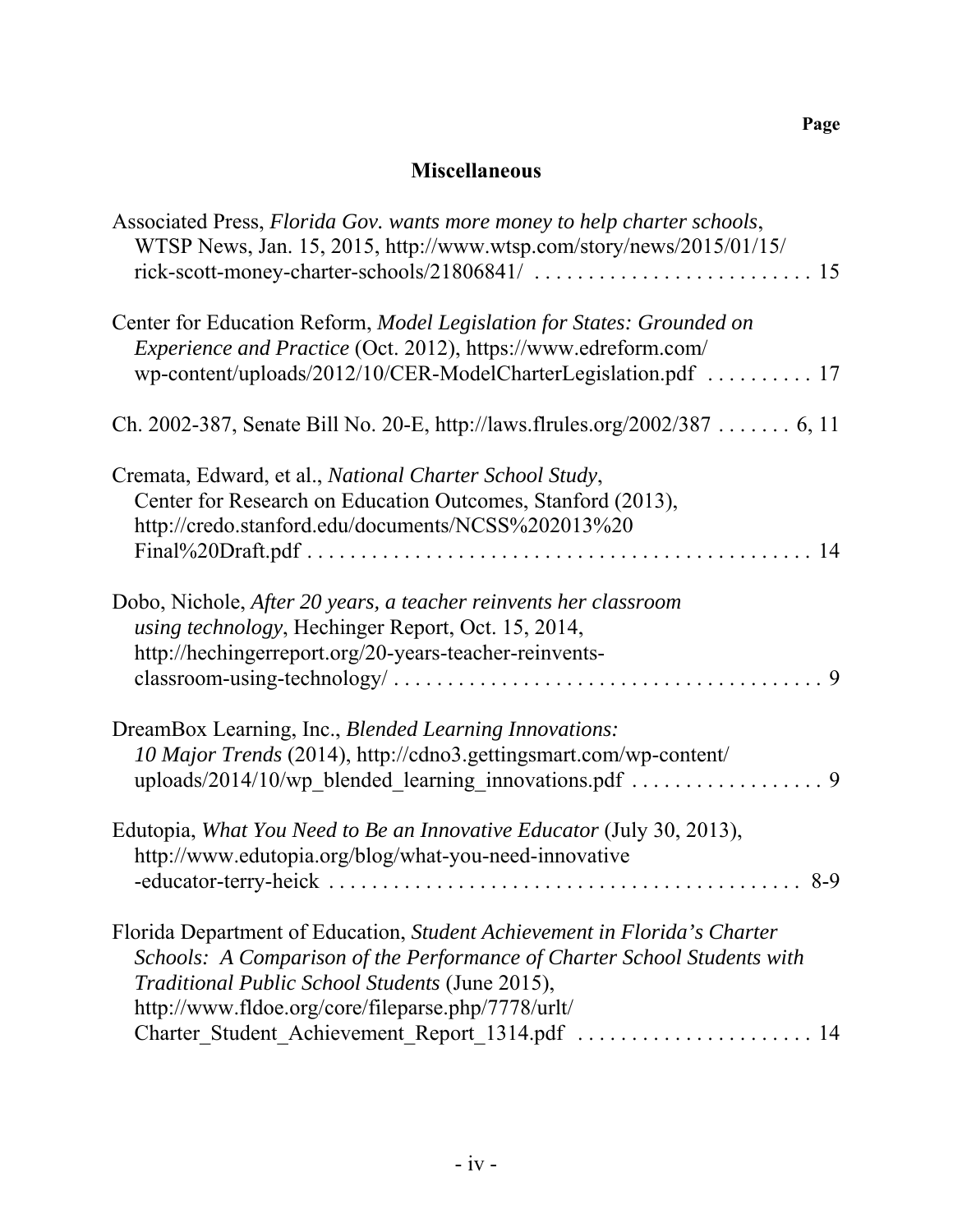## **Page**

| Hardy, Terri, Commission says local districts, state impeding charter schools,<br>Daily News, Oct. 19, 1995, available at 1995 WLNR 1387624  16                                                                                                                                                                                |
|--------------------------------------------------------------------------------------------------------------------------------------------------------------------------------------------------------------------------------------------------------------------------------------------------------------------------------|
| Horn, Michael B. & Staker, Heather, The Rise of K-12 Blended Learning,<br>Innosight Institute, Jan. 2011,<br>http://www.christenseninstitute.org/wp-content/uploads/2013/04/                                                                                                                                                   |
| Isger, Sonja, Advocate: PBC becoming ground-zero in charter battle;<br>3 schools denied, Palm Beach Post, Oct. 7, 2015,<br>http://www.mypalmbeachpost.com/news/news/local-education/                                                                                                                                           |
| Ladner, Matthew & Brouillette, Matthew J., The Impact of Charter Schools<br>and Public School Choice on Public School Districts in Wayne County,                                                                                                                                                                               |
| Merriem-Webster Dictionary,                                                                                                                                                                                                                                                                                                    |
| Merriem-Webster Dictionary,                                                                                                                                                                                                                                                                                                    |
| National Alliance for Public Charter Schools, Public Charter School Success: A<br>Summary of the Current Research on Public Charters' Effectiveness at<br>Improving Student Achievement (Apr. 2013),<br>http://www.publiccharters.org/wp-content/uploads/2014/<br>01/NAPCS_2013_Research_Summary_20130424T145509.pdf. 2, 14-15 |
| Pendergrass, Susan & Kern, Nora, Waiting for Their Chance:<br>A Closer Look at Wait Lists in Urban Public Charter Schools (May 2015),<br>http://www.publiccharters.org/wp-content/                                                                                                                                             |
| Pillow, Travis, About those Florida charter school waiting lists,<br>RedefinED, May 14, 2015, https://www.redefinedonline.org/2015/05/<br>about-those-florida-charter-school-waiting-lists/  16                                                                                                                                |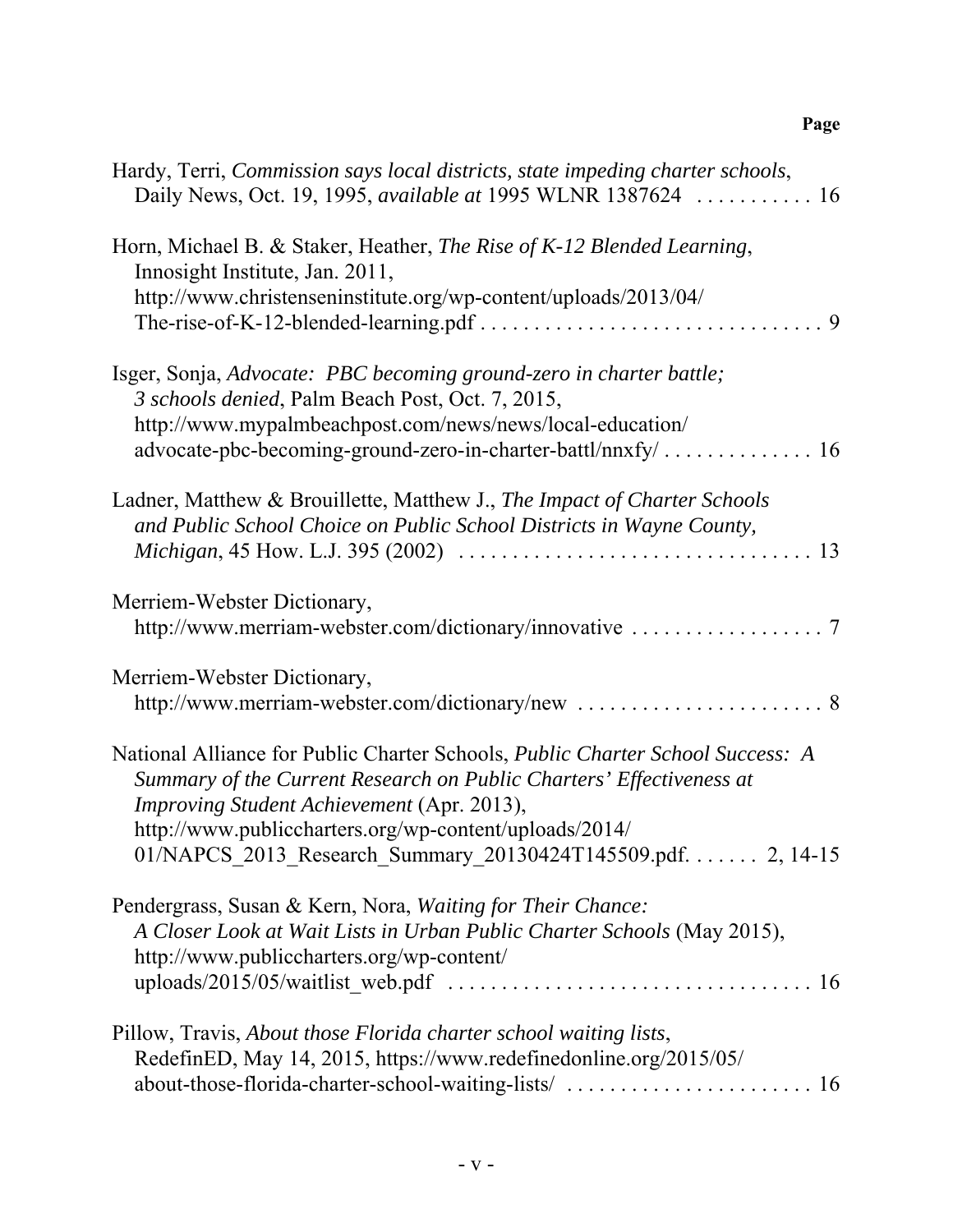| Pillow, Travis, Proposed amendment would overhaul<br>Florida charter school approvals, RedefinED, Nov. 20, 2015,<br>https://www.redefinedonline.org/2015/11/                                                         |
|----------------------------------------------------------------------------------------------------------------------------------------------------------------------------------------------------------------------|
| constitutional-florida-charter-school/#sthash.nKeGq6IK.dpuf  16                                                                                                                                                      |
| Quillen, Ian, The Rise of Blended Learning, Smithsonian, July 7, 2013,<br>http://www.smithsonianmag.com/innovation/the-rise-of-                                                                                      |
| Reuters, A Million New iPhones Sold in the First Weekend,<br>New York Times, July 15, 2008,                                                                                                                          |
| http://www.nytimes.com/2008/07/15/technology/15apple.html 10                                                                                                                                                         |
| Robinson, Gerard & Chang, Edwin, National Alliance for Public Charter<br>Schools, Issue Brief: The Color of Success:<br>Black Student Achievement in Public Charter Schools (June 2008),                             |
| http://www.publiccharters.org/wp-content/uploads/2014/01/                                                                                                                                                            |
| Sass, Tim R., Charter Schools and Student Achievement in Florida,<br>1 Education Finance and Policy 91 (Winter 2006),<br>http://www.mitpressjournals.org/doi/pdf/10.1162/edfp.2006.1.1.91  3, 14                     |
| Teske, Paul, et al., Does Charter School Competition Improve Traditional<br><i>Public Schools?</i> , Center for Civil Innovation at the Manhattan Institute,                                                         |
| Vogelstein, Fred, And Then Steve Said, 'Let There Be an iPhone,'<br>The New York Times Magazine, Oct. 4, 2013,<br>http://www.nytimes.com/2013/10/06/magazine/<br>and-then-steve-said-let-there-be-an-iphone.html  10 |
| Winters, Marcus A., Measuring the effect of charter schools on public school<br>student achievement in an urban environment: Evidence from New York City,<br>31 Economics of Education Rev. 293 (Apr. 2012),         |
| http://www.sciencedirect.com/science/article/pii/S0272775711001476  14                                                                                                                                               |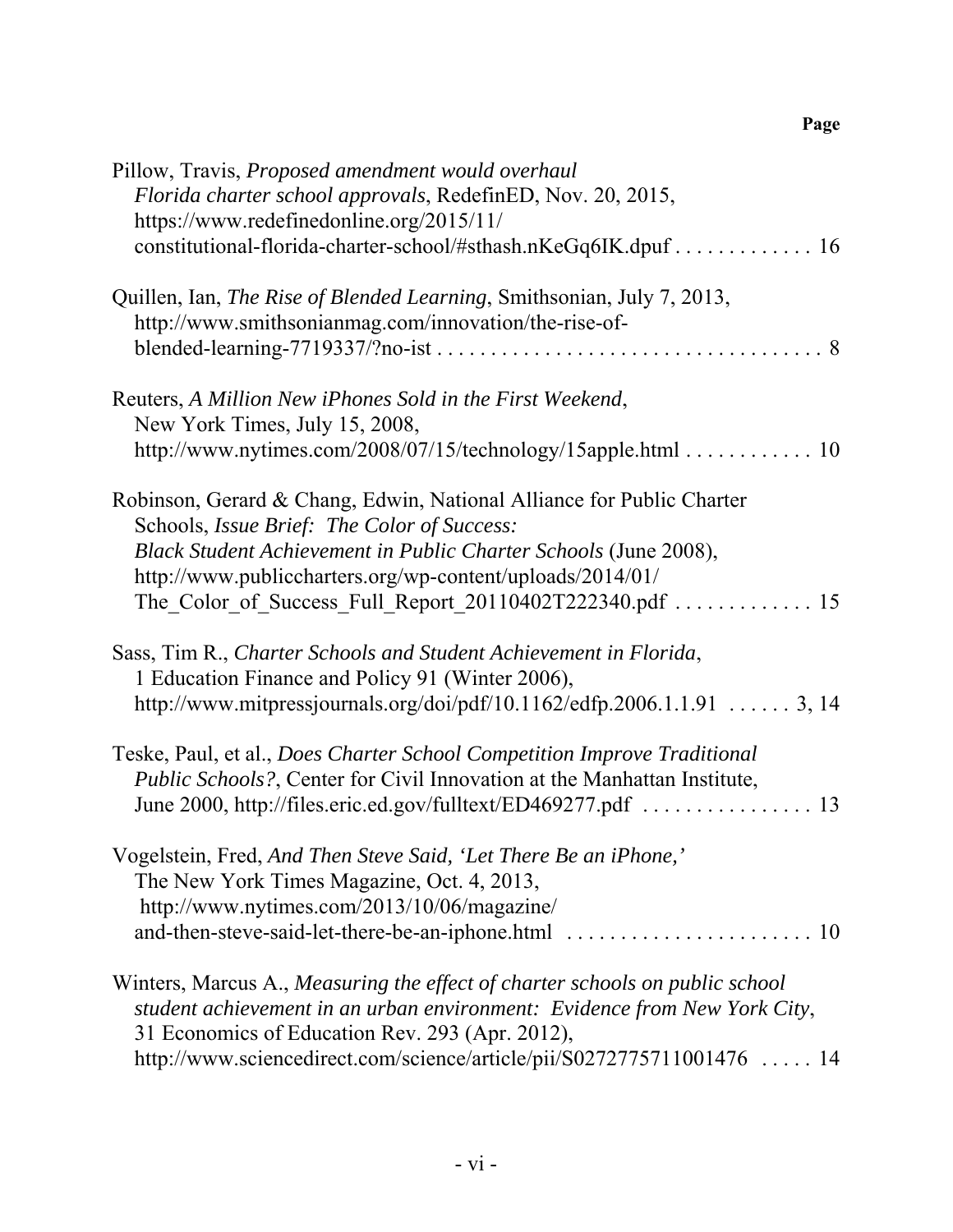Pursuant to Rule 9.370, Florida Rules of Appellate Procedure, Pacific Legal Foundation (PLF) submits this brief amicus curiae in support of the Appellees, Florida Charter Educational Foundation, Inc., and South Palm Beach Charter School.

#### **INTEREST OF AMICUS CURIAE**

Pacific Legal Foundation (PLF) is a nonprofit, tax-exempt foundation organized for the purpose of litigating matters affecting the public interest. Founded in 1973, PLF provides a voice in the courts for citizens committed to limited government, private property rights, individual freedom, and free enterprise. PLF supports school choice programs across the country because they empower parents to select schools that best fit the needs of their children.

To that end, PLF has participated in the United States Supreme Court in cases involving kindergarten through 12th grade (K-12) education reform, including *Arizona Christian Sch. Tuition Org. v. Winn*, 131 S. Ct. 1436 (2011) (tuition tax credit); *Zelman v. Simmons-Harris*, 536 U.S. 639 (2002) (Ohio voucher programs); and *Mitchell v. Helms*, 530 U.S. 793 (2000) (state and federal school aid programs). PLF has also participated in state court cases involving education reform and school choice, including *Taxpayers for Public Educ. v. Douglas Cnty. Sch. Dist.*, 2015 WL 3948220 (Colo. June 29, 2015) (scholarship program); *California Charter Schools Ass'n v. Los Angeles Unified Sch. Dist.*, 345 P.3d 911 (Cal. 2015) (charter school facilities); *Duncan v. New Hampshire*, 102 A.3d 913 (N.H. 2014) (tax credit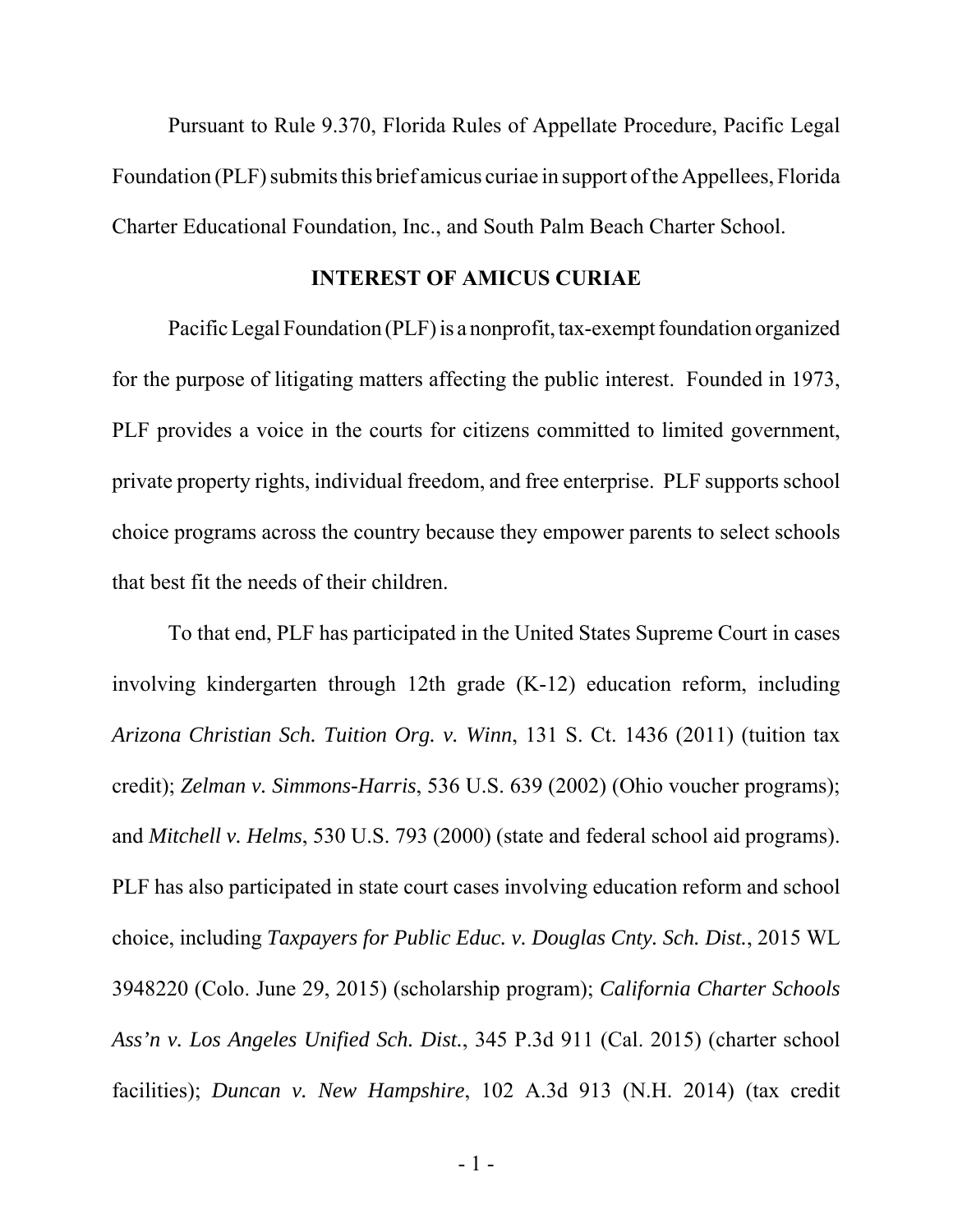scholarship program); *Atlanta Indep. Sch. Sys. v. Atlanta Neighborhood Charter Sch., Inc.*, 748 S.E.2d 884 (Ga. 2013) (charter school funding); *Meredith v. Pence*, 984 N.E.2d 1213 (Ind. 2013) (school voucher program); and *Cain v. Horne*, 202 P.3d 1178 (Ariz. 2009) (school voucher program). PLF has also filed amicus briefs regarding Florida's charter school law and other school choice programs in Florida courts. *See Sch. Bd. of Palm Beach County v. Survivors Charter Sch., Inc.*, 3 So. 3d 1220 (Fla. 2009); *Bush v. Holmes*, 919 So. 2d 392 (Fla. 2006).

#### **INTRODUCTION AND SUMMARY OF ARGUMENT**

In 1996, the Florida legislature adopted the state's first charter school law, which established charter schools as "nonsectarian public schools that operate under a performance contract (charter) with a public sponsor—either a district school board or university." *Survivors*, 3 So. 3d at 1228. Charter schools operate free from many state laws and regulations so that they have more freedom and flexibility to tailor their programs to their students and to focus on providing students with the best education possible. *Id*. The legislature's primary purpose for charter schools is to improve education for Florida students. *See* § 1002.33(2), Fla. Stat; § 1000.01, Fla. Stat. Charter schools are succeeding at that goal, by improving educational outcomes for students nationwide. National Alliance for Public Charter Schools, *Public Charter*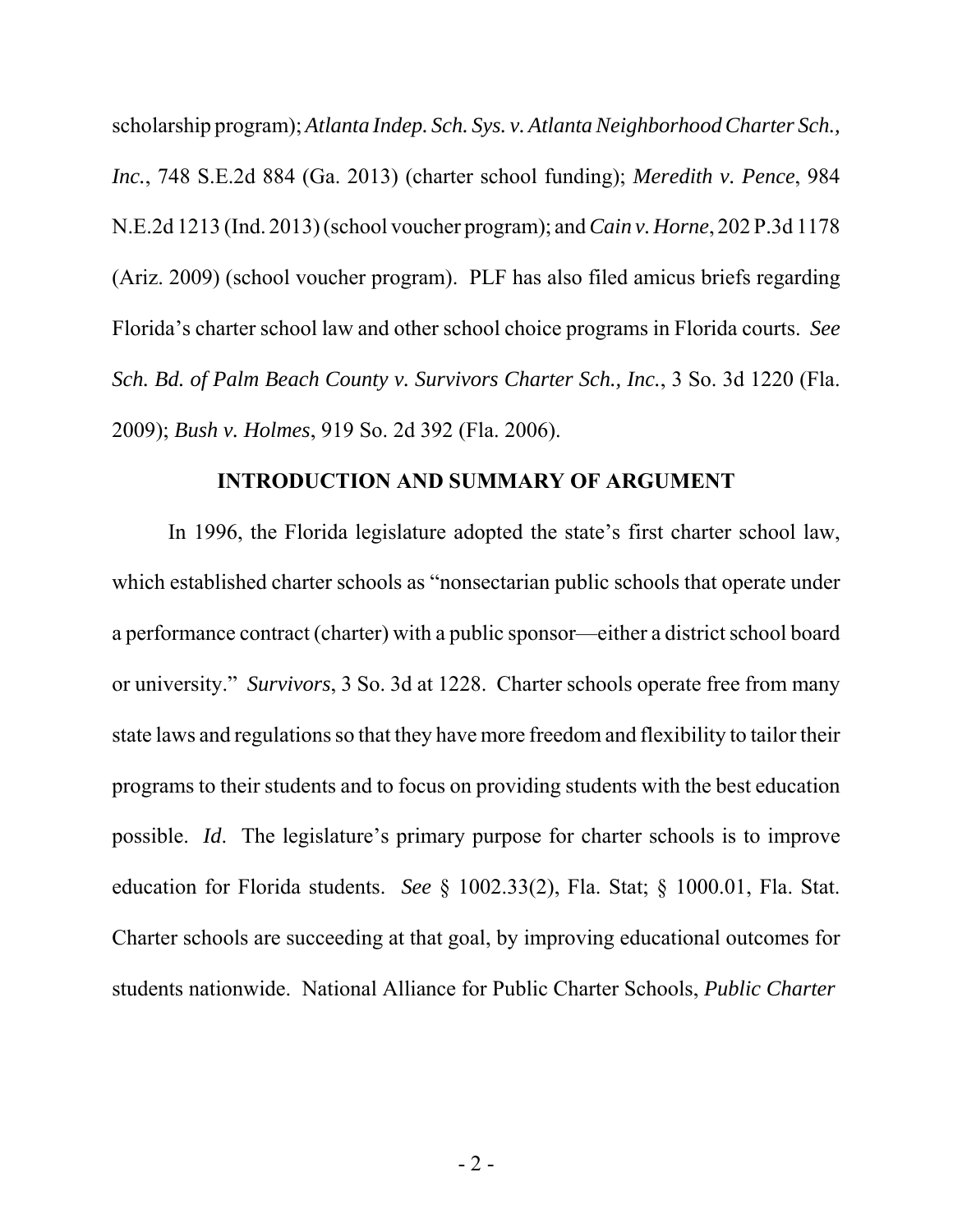*School Success: A Summary of the Current Research on Public Charters' Effectiveness at Improving Student Achievement* 1 (Apr. 2013).<sup>1</sup>

Unlike traditional public schools, that enroll students based on their home addresses, parents must affirmatively choose to enroll their children in charter schools. *See Survivors*, 3 So. 3d at 1228. Charter schools must therefore compete with neighborhood schools for students by providing families with a better option that meets the needs of their children. *See* 1002.33(2)(c)(2), Fla. Stat. Because charter schools allow parents to hold traditional public schools accountable, charter schools improve educational outcomes for students in traditional public schools. Tim R. Sass, *Charter Schools and Student Achievement in Florida*, 1 Education Finance and Policy 91 (Winter 2006).<sup>2</sup>

Despite improving student achievement, charter schools still encounter resistance by traditional school interests. Here, the Palm Beach County School Board (School Board) was frustrated that its traditional public schools were losing students to charter schools. *See generally* Transcript of School Board Hearing, Appellee's Answer Brief at 9-16. Consequently, the School Board rejected the Florida Charter Educational Foundation's application to establish the South Palm Beach Charter

<sup>&</sup>lt;sup>1</sup> http://www.publiccharters.org/wp-content/uploads/2014/01/NAPCS\_2013\_Research\_Summary \_20130424T145509.pdf

<sup>&</sup>lt;sup>2</sup> http://www.mitpressjournals.org/doi/pdf/10.1162/edfp.2006.1.1.91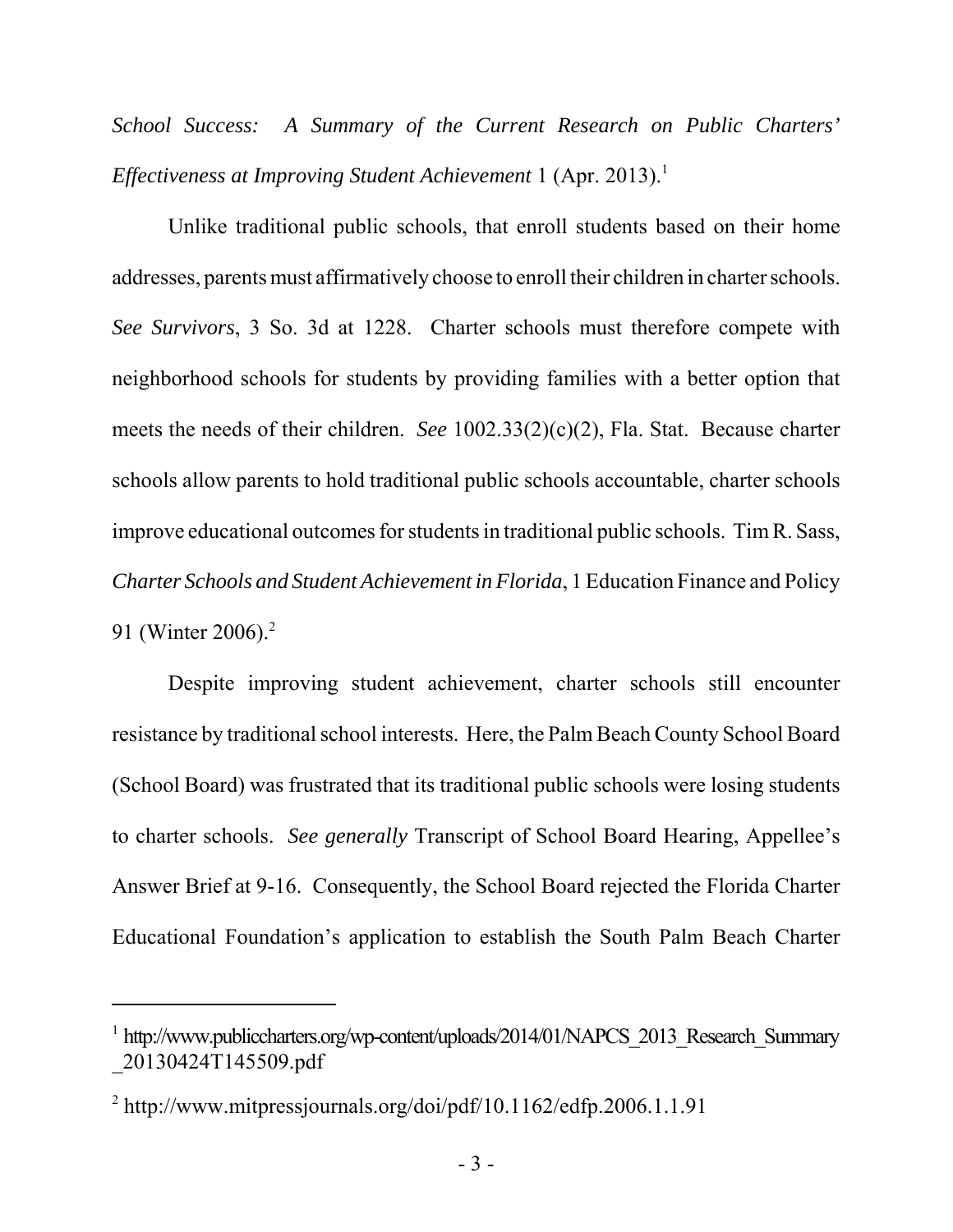School, claiming that it lacks "innovation" and fails to fulfill the requirement in Florida's charter school statute that charter schools "[e]ncourage the use of innovative learning methods." § 1002.33(2)(b), Fla. Stat. The School Board claims the school is not innovative because existing district schools employ similar learning methods. Appellant's Initial Brief at 6.

 The School Board's rationale for rejecting the Foundation's charter school application is not supported by Florida law. Contrary to the School Board's claims, South Palm Beach Charter School does not have to use an untested education model to satisfy the law's "innovation" requirement. South Beach Charter School's methods do not cease to be innovative simply because they have proven popular and successful. The charter school law does not require schools to use unusual or different methods than existing district schools. *See* § 1002.33, Fla. Stat. Indeed, the legislature rejected the School Board's argument when it eliminated a requirement that charter schools employ "different learning methods." Moreover, Florida law encourages the creation of new charter schools that use identical methods as existing successful schools. § 1002.331, Fla. Stat. The decision of the State Board of Education should be affirmed.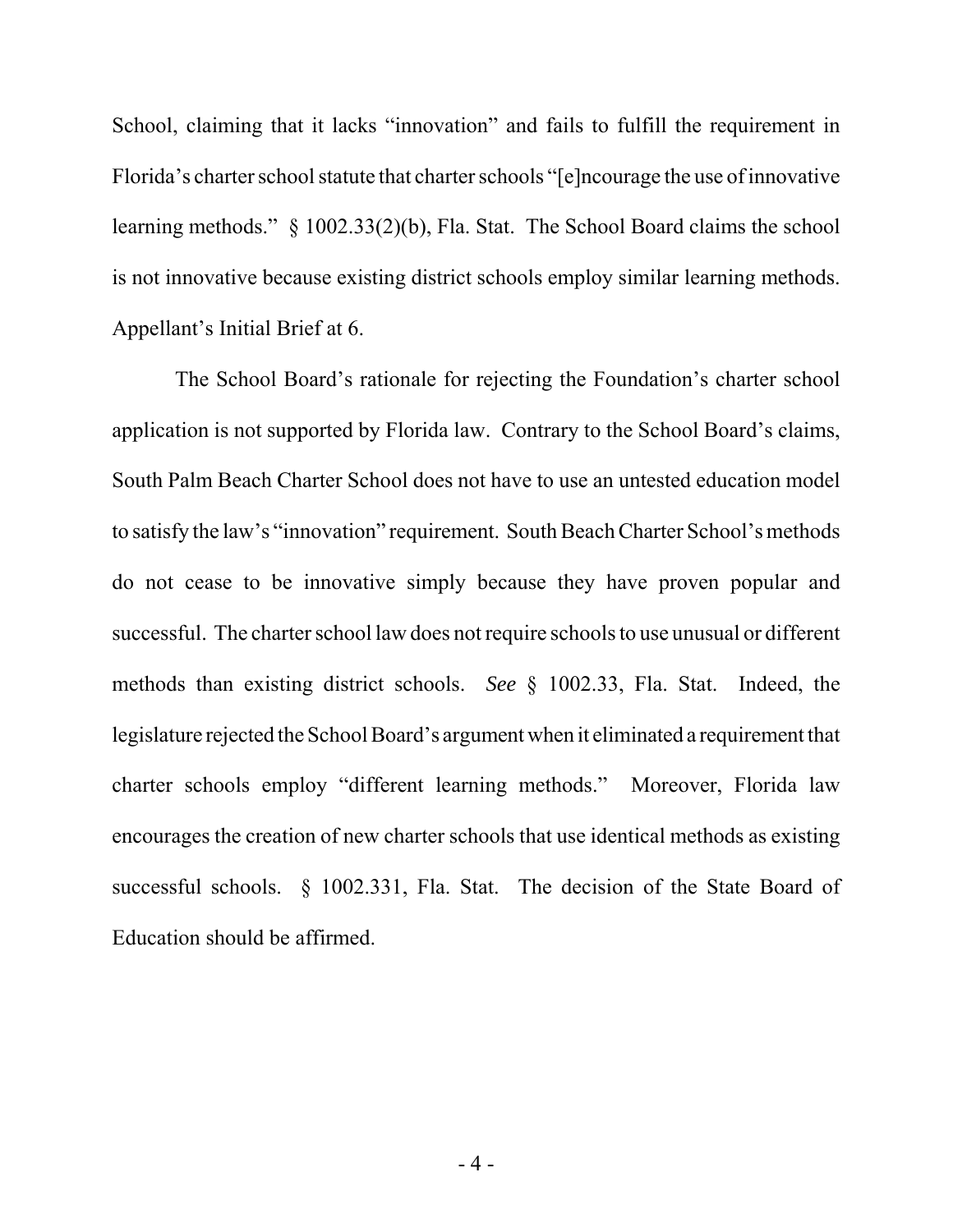### **THE SCHOOL BOARD'S DECISION VIOLATES FLORIDA LAW**

**I**

The charter school law has numerous requirements governing a charter school application. § 1002.33(6), Fla. Stat. For example, charter school applicants must provide a detailed curriculum plan, ensure fiscal responsibility by predicting the budget and including an annual financial plan, and demonstrate how they will meet the statutory purposes for charter schools. *Id*. One purpose of the charter law is for charter schools to "[e]ncourage the use of innovative learning methods." § 1002.33(2)(b), Fla. Stat. The charter law also establishes responsibilities for a charter school sponsor, including the requirement that the "sponsor shall ensure that the charter is innovative."<sup>3</sup> See § 1002.33(5)(b)(1)(e), Fla. Stat. Plucking these provisions from the litany of requirements for approving a charter school, the School Board argues that charter schools must provide students with an education that is more innovative than traditional district schools. *See* Appellant's Initial Brief at 19. The

<sup>&</sup>lt;sup>3</sup> The charter statute provides that any sponsoring entity "shall ensure that the charter is innovative and consistent with the state education goals,"  $\S$  1002.33(5)(b)(1)(e), Fla. Stat. But under § 1002.33(6)(h), a School Board's "written contractual agreement" governing the terms and conditions for the charter school shall be "called a charter." Thus Amicus Curiae agrees with Appellees' straightforward interpretation that the statute requires the sponsoring entity to ensure the contractual agreement governing the charter school to be innovative. But regardless of whether the Court agrees with the Appellees' or the School Board's interpretation of  $§ 1002.33(5)(b)(1)(e)$ , the arguments in this brief compel the same conclusion: the School Board wrongly denied the Appellees' application.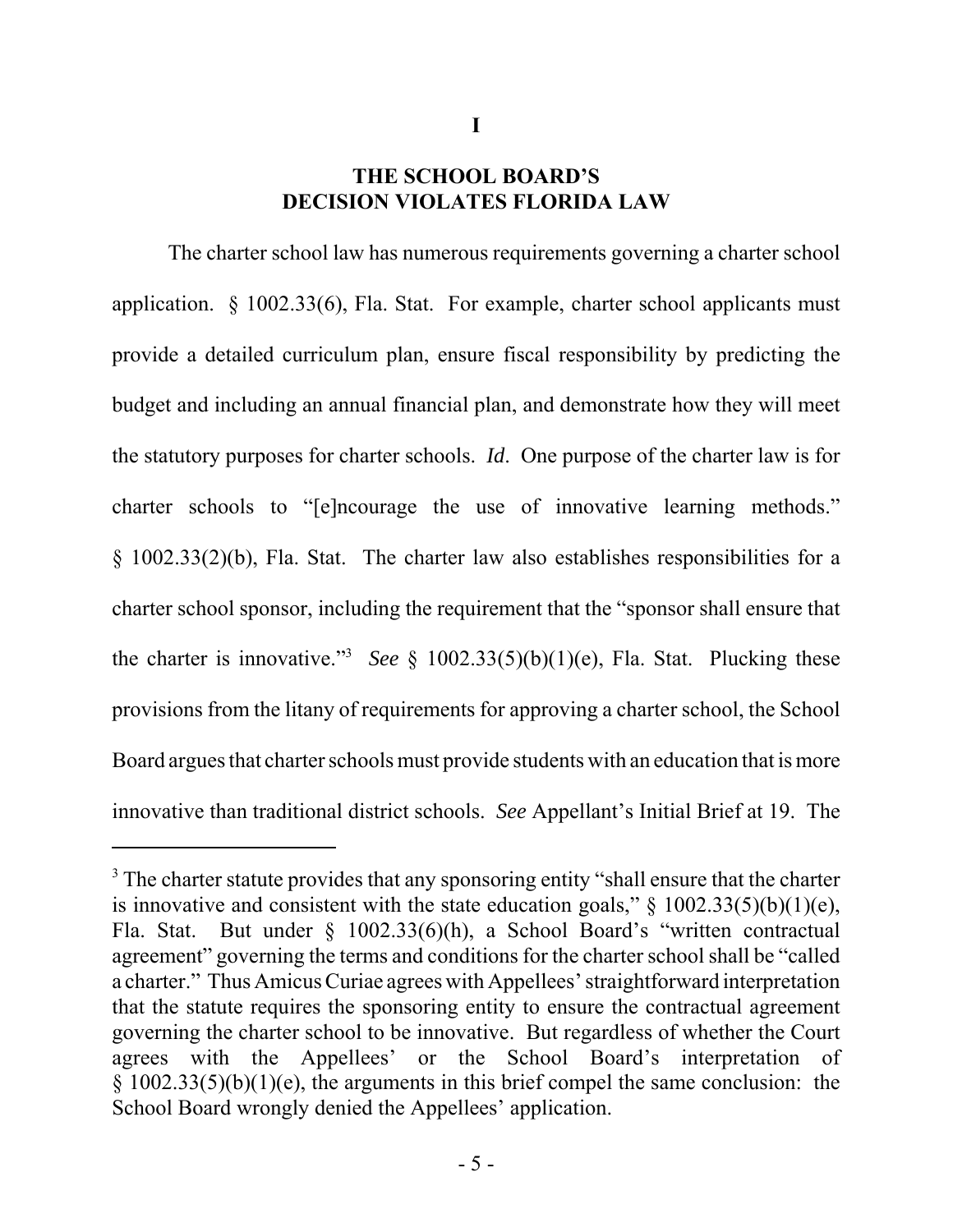School Board also claims that to be innovative, a school must employ an instructional model that is different from existing district schools. *See id*. at 30-31 ("previous submission of identical applications demonstrates the *lack* of innovation"). The School Board's arguments reach well beyond the permissible bounds of statutory construction, and are not supported by Florida law. As explained in more detail below, "innovative" is more accurately defined as "using modern or recent ideas or methods." "Innovative" doesn't simply mean "new" or "different;" it refers to a willingness to experiment and explore a variety of models. A plain reading of the statute reveals that the Appellees' application satisfies the charter school statute. Moreover, the legislature has already rejected any requirement that charter schools provide a different education, and instead it has endorsed the duplication of successful models.

## **A. Appellees' Proposed Charter School Is "Innovative" According to the Intent and Plain Language of the Statute**

In 2002, the legislature repealed the original charter school statute and passed a version of the current charter law as part of the state's K-20 Education Code. Ch. 2002-387, Senate Bill No. 20-E.<sup>4</sup> "The purpose of the Florida K-20 Education Code is to provide by law for a state system of schools, courses, classes, and educational institutions and services adequate to allow, for all Florida's students, the opportunity

<sup>4</sup> http://laws.flrules.org/2002/387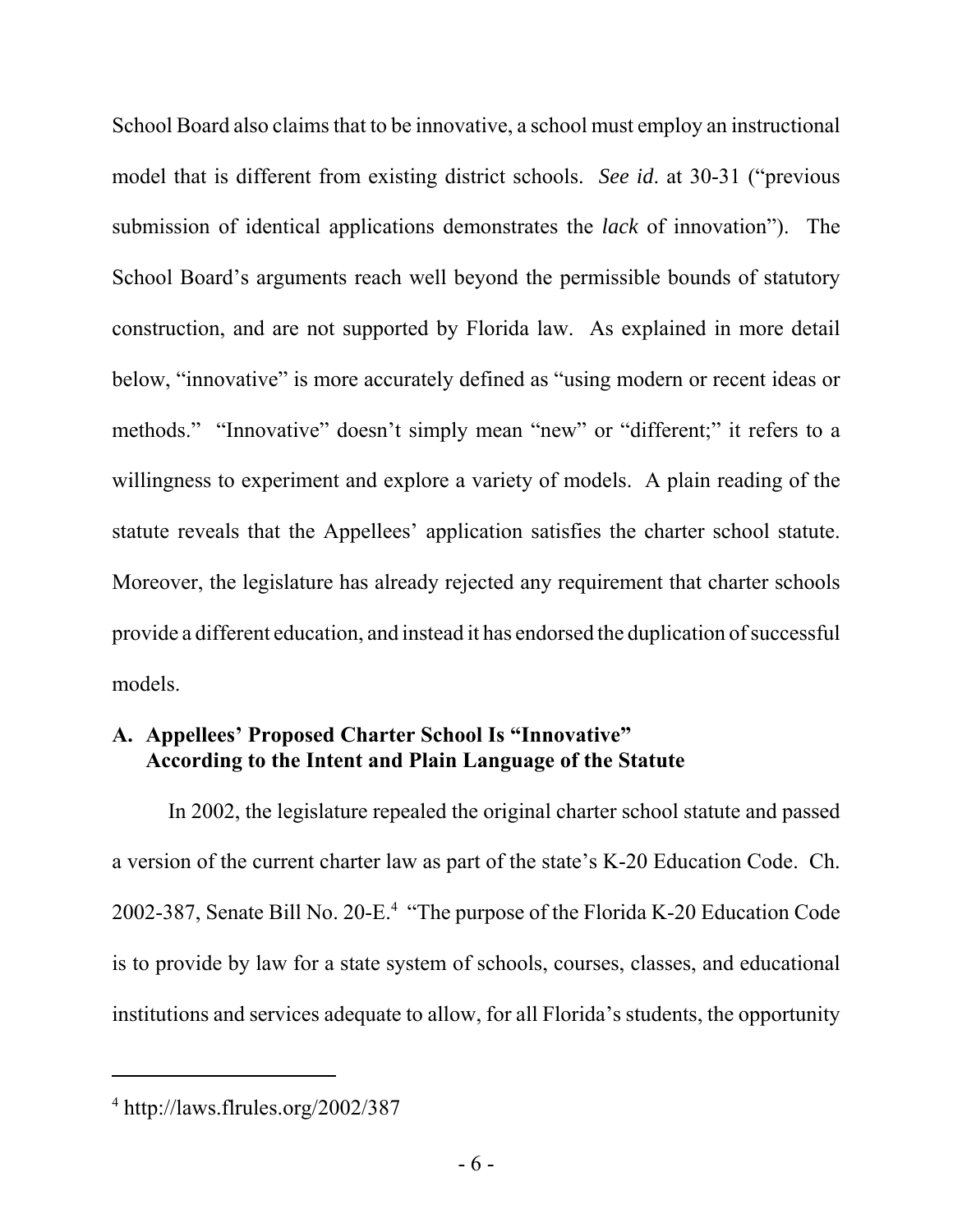to obtain a high quality education." *Id*. at § 3(3); § 1000.01, Fla. Stat. (2015). The primary goal of all parts of the K-20 program, including the charter school program, is to provide students with the opportunity for a quality education. *See* § 1002.33(2)(a)(1), Fla. Stat.

When interpreting the meaning of a statute, the Court must look toward effectuating legislative intent. *Survivors*, 3 So. 3d at 1232. Thus, the purpose that charter schools "[e]ncourage the use of innovative learning methods" must be interpreted in a manner that effects the legislature's intent to create a school system that improves students' opportunity to obtain a high quality education. *See* § 1002.33(2)(a), Fla. Stat; § 1000.01, Fla. Stat. Echoing the K-20 program's goal, most of the charter school statute's guiding principles and purposes for charter schools focus on improving education for students (student learning, achievement, academic success, or learning opportunities). *See id*. The body of the charter statute references improving learning or outcomes regularly.

Because the charter school statute does not define "innovative," the term "should be given its plain and ordinary meaning." *Survivors*, 3 So. 3d at 1233. To determine the plain and ordinary meaning of a word, courts look to dictionary definitions. *Id*. The Merriem-Webster Dictionary defines "innovative" as "introducing or using new ideas or methods" or "having new ideas about how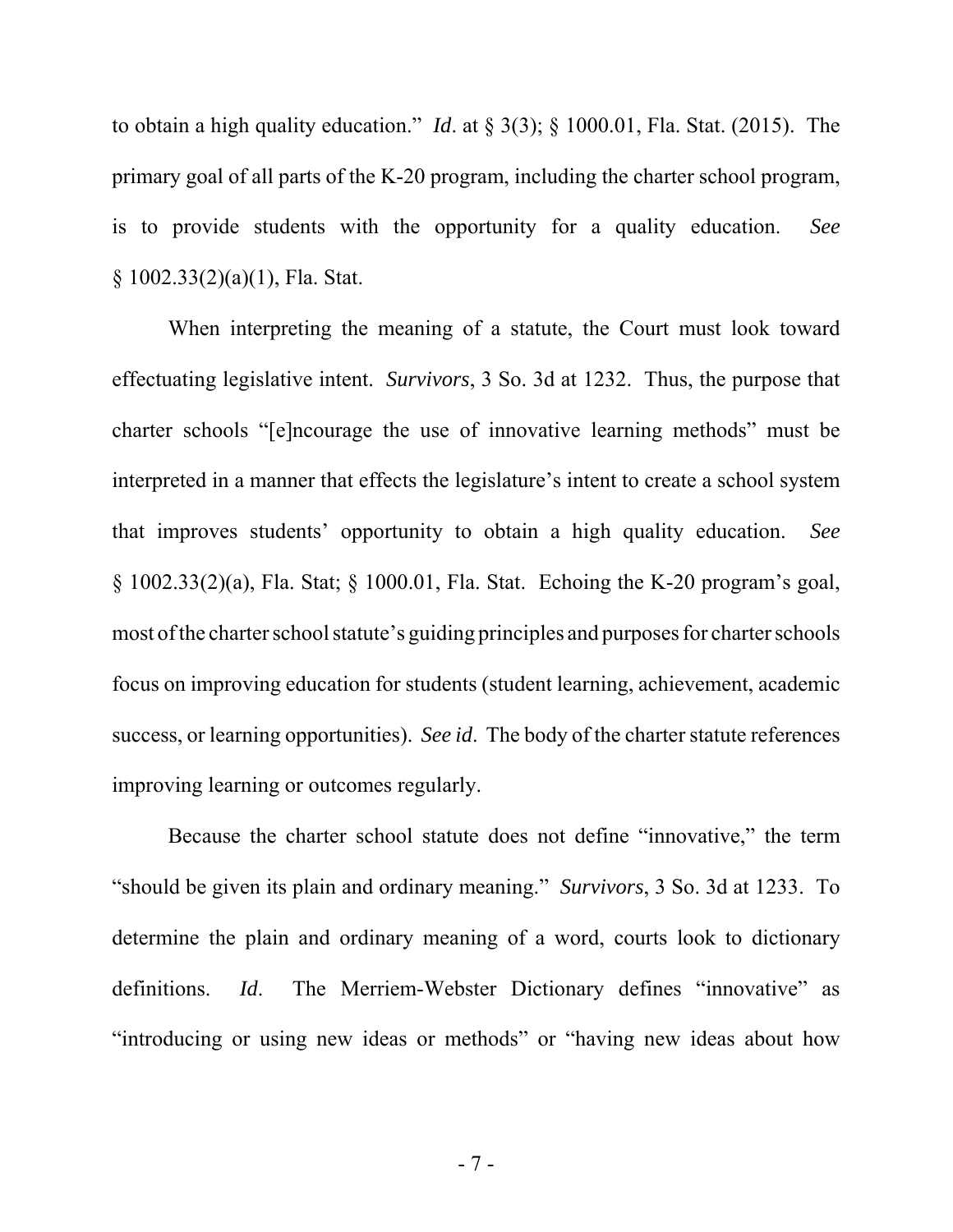something can be done."<sup>5</sup> The same dictionary defines "new" as "recent" and "modern."<sup>6</sup> Thus "innovative" may be defined as "using modern or recent ideas or methods." Appellees' proposal to use Blended Instruction, for example, is unequivocally a modern teaching method, because it relies on modern technological advances. *See* Ian Quillen, *The Rise of Blended Learning*, Smithsonian, July 7, 2013.7 "Innovative" may also be defined as a willingness to experiment and explore a variety of models. *E.g.*, § 163.340(23), Fla. Stat. (defining "community policing innovation" as an umbrella term covering numerous and varied approaches to reducing neighborhood crime), or § 985.668, Fla. Stat. (defining "innovation zone" as an area "providing a laboratory for the research, development, and testing of the applicability and efficacy of model programs, policy options, and new technologies").

A school can "encourage" innovation in different ways, without necessarily being new or unique. For example, a school can give teachers freedom to experiment with innovative approaches in their classrooms, or it can provide professional development training in such methods. *See, e.g.*, Edutopia, *What You Need to Be an Innovative Educator* (July 30, 2013) (flexibility from administrators can allow

<sup>5</sup> http://www.merriam-webster.com/dictionary/innovative

<sup>6</sup> http://www.merriam-webster.com/dictionary/new

<sup>7</sup> http://www.smithsonianmag.com/innovation/the-rise-of-blended-learning-7719337/ ?no-ist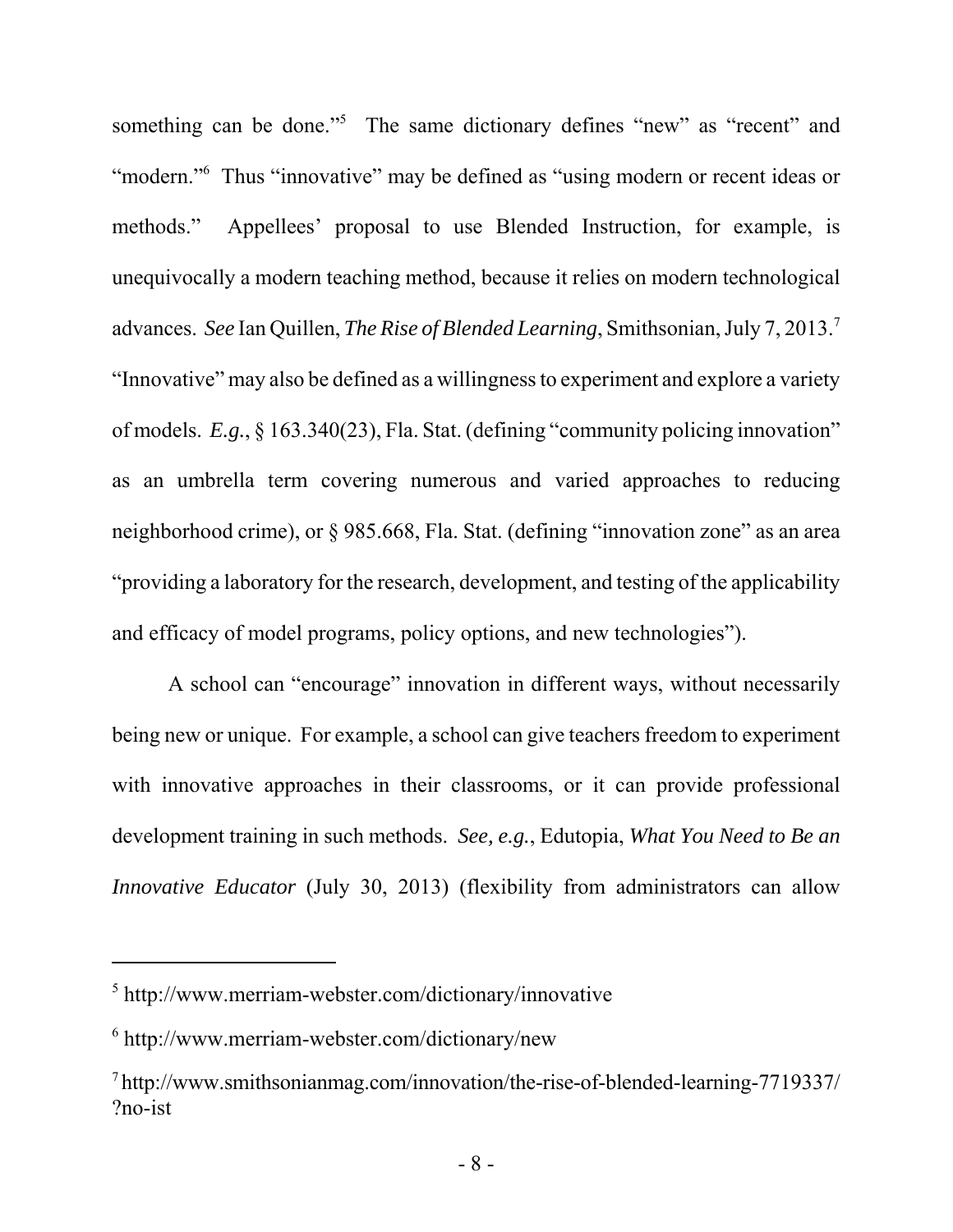teachers to try different teaching methods);8 Nichole Dobo, *After 20 years, a teacher reinvents her classroom using technology*, Hechinger Report, Oct. 15, 2014 (professional training in blended learning empowered teacher to innovate in classroom).<sup>9</sup>

Even if the charter school statute required charter schools themselves (as opposed to just the charter) to be innovative, the Appellees' application would still satisfy the charter school statute. Nowhere is "innovative" read to mean "*sui generis*" as the School Board argues. For a method to be innovative, it need not be untested or more innovative than competitors. Schools may employ the same general learning method—like the Blended Instruction approach proposed by the Appellees here—for many years, but continue to innovate within that method by gradually building upon previous advances, trying new approaches, or taking advantage of new technology. *See, e.g.*, DreamBox Learning, Inc., *Blended Learning Innovations: 10 Major Trends* at 2-3 (2014) (describing gradual or minor "refinements" within blended learning as "innovative");<sup>10</sup> Michael B. Horn & Heather Staker, *The Rise of K-12 Blended* 

<sup>8</sup> http://www.edutopia.org/blog/what-you-need-innovative-educator-terry-heick

<sup>&</sup>lt;sup>9</sup> http://hechingerreport.org/20-years-teacher-reinvents-classroom-using-technology/

<sup>&</sup>lt;sup>10</sup> http://cdno3.gettingsmart.com/wp-content/uploads/2014/10/wp\_blended\_learning \_innovations.pdf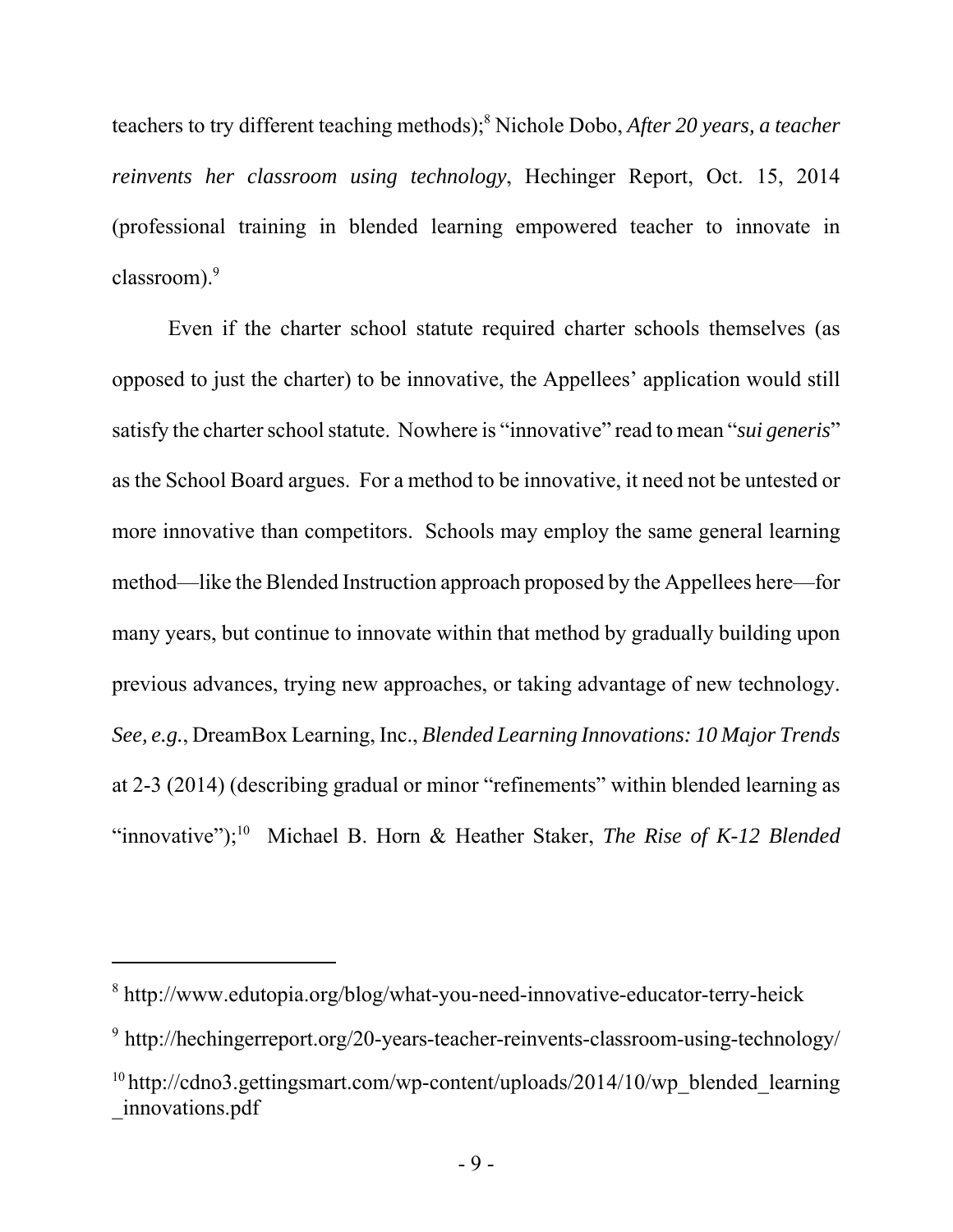*Learning*, Innosight Institute, Jan. 2011 (describing past and future of blended learning). $^{11}$ 

In this sense, innovative education models, are no different than innovative consumer products. For example, the invention of the iPhone "set off an entire rethinking of how humans interact with machines." Fred Vogelstein, *And Then Steve Said, 'Let There Be an iPhone,'* The New York Times Magazine, Oct. 4, 2013.<sup>12</sup> Apple sold 270,000 iPhones on its first day on the market in 2007. Reuters, *A Million New iPhones Sold in the First Weekend*, New York Times, July 15, 2008.<sup>13</sup> Likewise, each iteration of the phone sells millions—amounting to more than 700 million sold since 2007—and each one incorporates innovations. Subsequent versions of the iPhone are no less innovative simply because they are popular and somewhat duplicative of the early versions. *See* Vogelstein, *supra.*

Because innovations consistently build upon previous advancements, a school may use popular and well-known methods and still qualify as innovative. The charter school statute does not require charter schools to be more innovative than traditional

<sup>11</sup> http://www.christenseninstitute.org/wp-content/uploads/2013/04/The-rise-of-K-12 blended-learning.pdf

<sup>&</sup>lt;sup>12</sup> http://www.nytimes.com/2013/10/06/magazine/and-then-steve-said-let-there-be-aniphone.html

<sup>13</sup> http://www.nytimes.com/2008/07/15/technology/15apple.html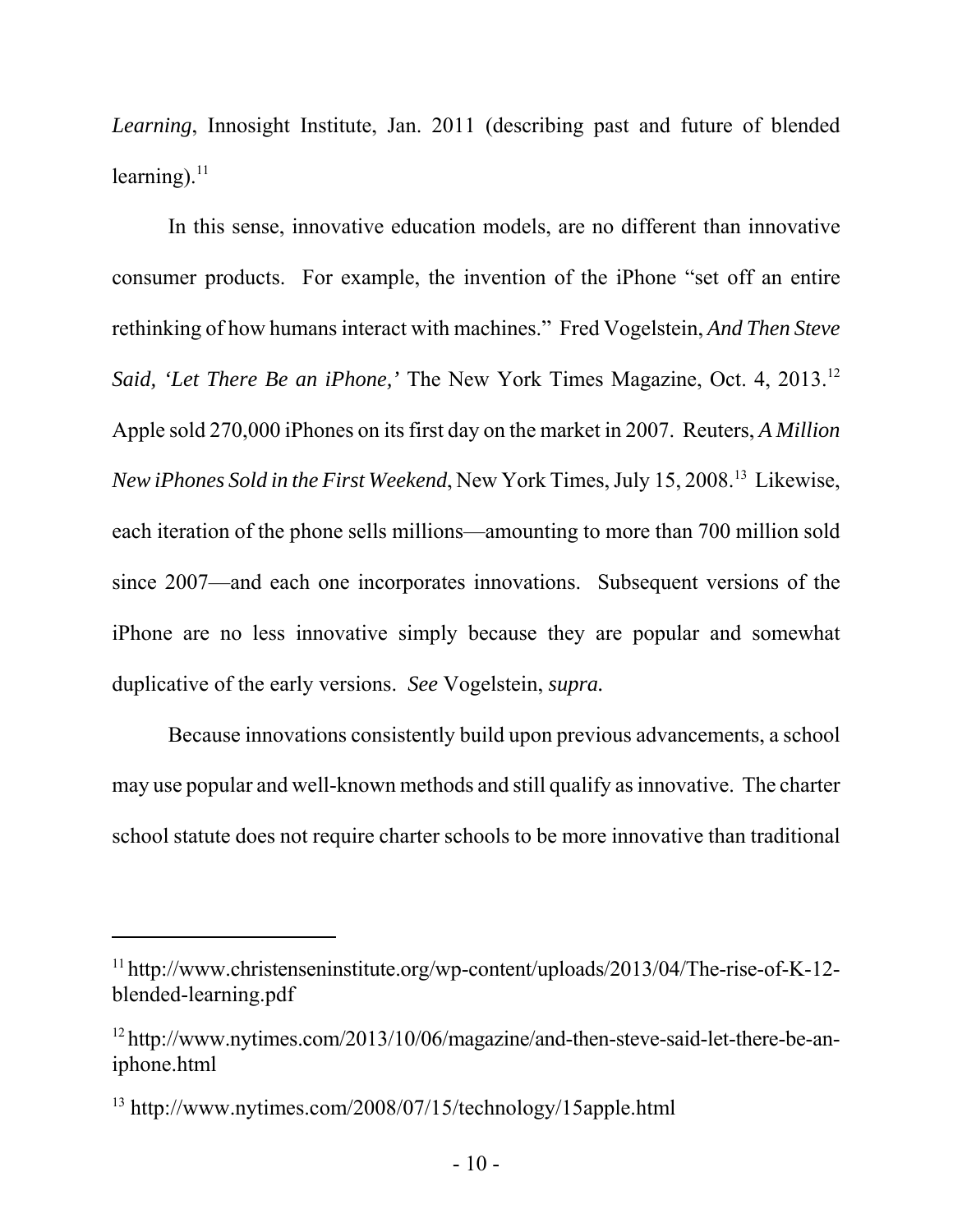public schools, because the primary intent of the statute is to improve students' educational outcomes, not to increase innovation.

### **B. The Charter School Law Encourages the Use of Successful Learning Methods**

Even if "innovation" in Section 1002.33 could be narrowed to mean "different" or "unique," the legislature rejected that interpretation. The original 1996 charter law provided that one of the eight purposes of charter schools was to "[e]ncourage the use of *different* and innovative learning methods" (emphasis added). But in 2002, the legislature rejected that requirement, amending the charter law to strike the requirement that charter schools encourage "different" learning methods. Ch. 2002-387, Senate Bill No. 20-E.<sup>14</sup> "When the legislature amends a statute by omitting words, courts may presume it intends the statute to have a different meaning than that accorded before the amendment." *Guadalupe v. Peterson*, 779 So. 2d 494, 497 (Fla. 2d DCA 2000). *See also State ex rel. Szabo Food Servs., Inc. of North Carolina v. Dickinson*, 286 So. 2d 529, 531 (Fla. 1973). By deleting the requirement that charter schools should encourage "different" learning methods, the legislature signaled that charter schools should be free to pursue existing and successful education models.

This legislative change reflects good public policy. Schools that succeed at educating Florida's children should be encouraged, and not be forced to abandon their

 $14 \text{ http://laws.flrules.org/2002/387}$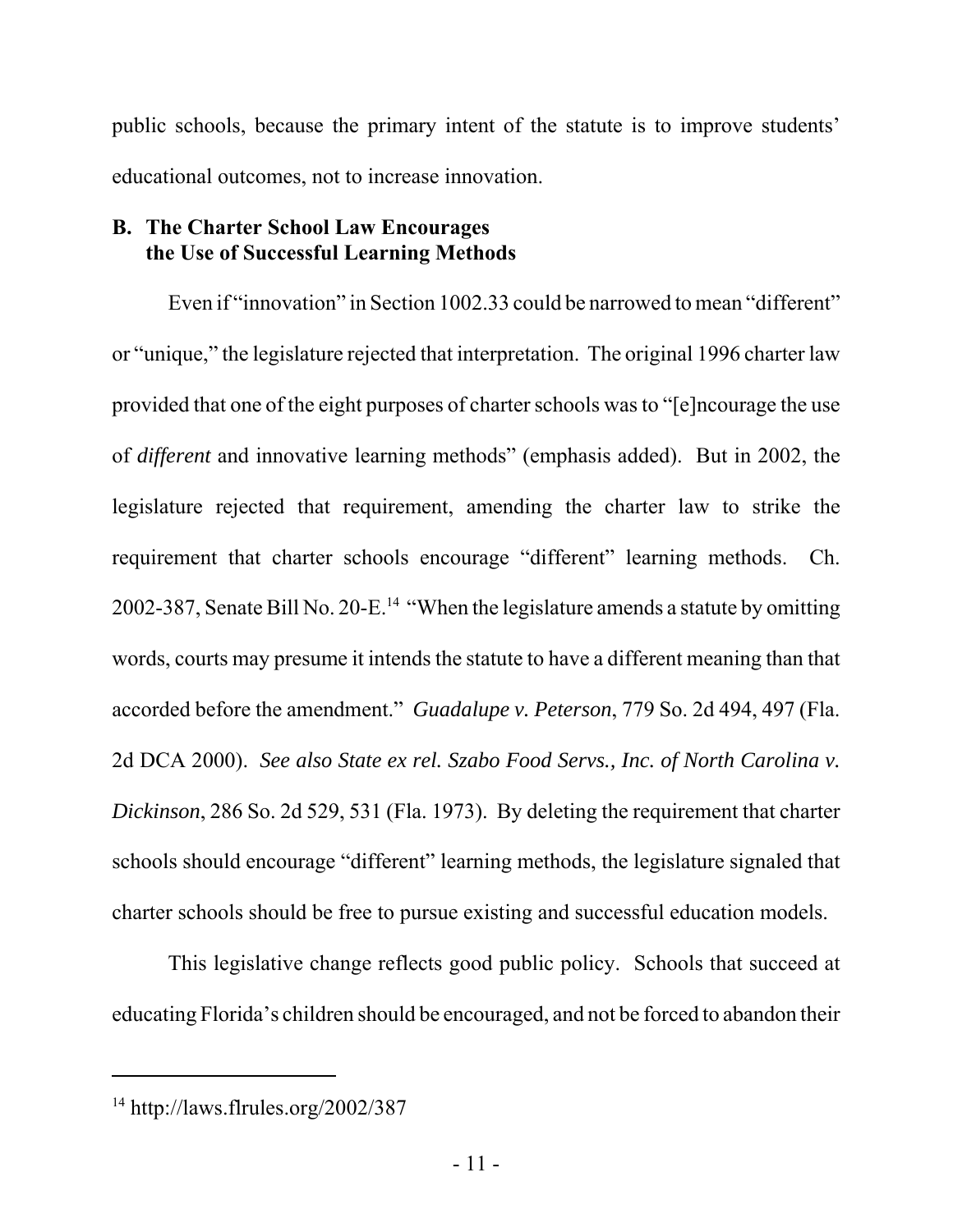model for the sake of being different. The amended charter school statute encourages charter schools to adopt learning methods proven successful. Section 1002.331 of the Florida Statutes makes it easier for a high-performing charter school to expand or replicate itself than it would be to start a charter school employing different methods. *See, e.g.*, § 1002.331(3)(b), Fla. Stat. ("If the sponsor fails to act on the application within 60 days after receipt, the application is deemed approved"); § 1002.33(6)(b)(3)(b), Fla. Stat. (heavier burden on School Board when denying a charter application from a high-performing charter school). Accordingly, the charter school law provides shortcuts in the approval process, so long as the new charter school "will substantially replicate its educational program." § 1002.331(3)(b), Fla. Stat.; *Sch. Bd. of Seminole County v. Renaissance Charter Sch., Inc.*, 113 So. 3d 72, 74 (Fla. 5th DCA 2013). The charter school statute's preferential treatment for highperforming charter schools conflicts with the School Board's claim that state law requires charter schools to provide a different educational model than existing schools. "Where possible, courts must give full effect to all statutory provisions and construe related statutory provisions in harmony with one another." *See Woodham v. Blue Cross & Blue Shield, Inc.*, 829 So. 2d 891, 898 (Fla. 2002) (quoting *Forsythe v. Longboat Key Beach Erosion Control Dist.*, 604 So. 2d 452, 455 (Fla. 1992)). Accordingly, the high-performing charter school statute must be "read together" with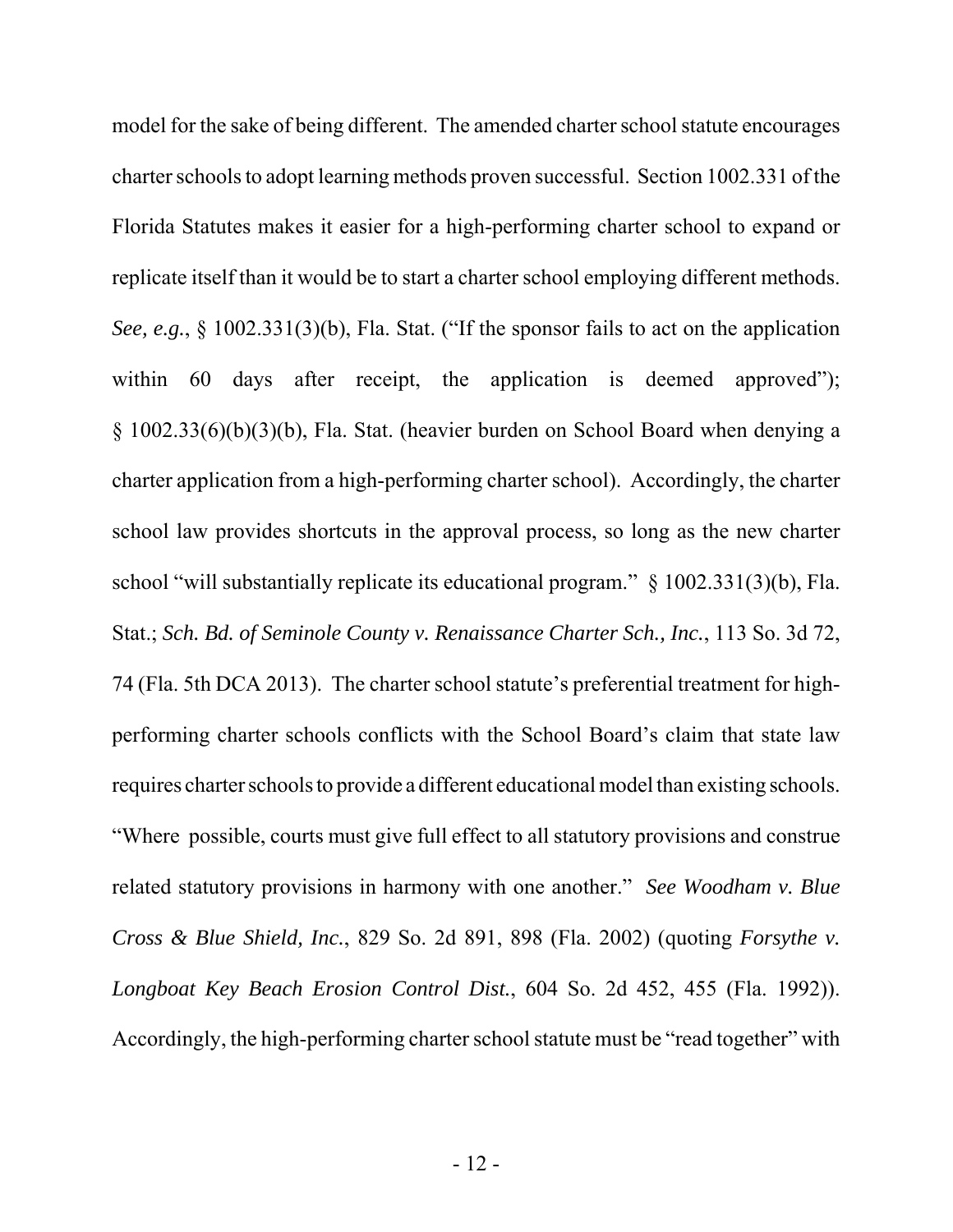the innovation requirements of section 1002.33 "to achieve a consistent whole." *Woodham*, 829 So. 2d at 898; *also quoted in Survivors*, 3 So. 3d at 1234.

#### **II**

### **SUCCESSFUL CHARTER SCHOOLS SHOULD BE EMBRACED, NOT SHUNNED, BY THE TRADITIONAL EDUCATION ESTABLISHMENT**

To improve students' education, the legislature purposed that charter schools would increase students' educational opportunities and "[p]rovide rigorous competition within the public school district to stimulate continual improvement in all public schools."  $\S$  1002.33(2)(c)(2), Fla. Stat. By giving parents a choice about where their children will be educated, the legislature created an escape hatch for students and parents who are dissatisfied with their district-run public school. *See id*. Because charter schools increase educational options, under the charter school model, "schools must begin to treat parents and students as customers to be served rather than as a captive audience." Matthew Ladner & Matthew J. Brouillette, *The Impact of Charter Schools and Public School Choice on Public School Districts in Wayne County, Michigan*, 45 How. L.J. 395, 396 (2002). Indeed, the mere existence of charter schools encourages district schools to adopt more innovative methods. Paul Teske, et al., *Does Charter School Competition Improve Traditional Public*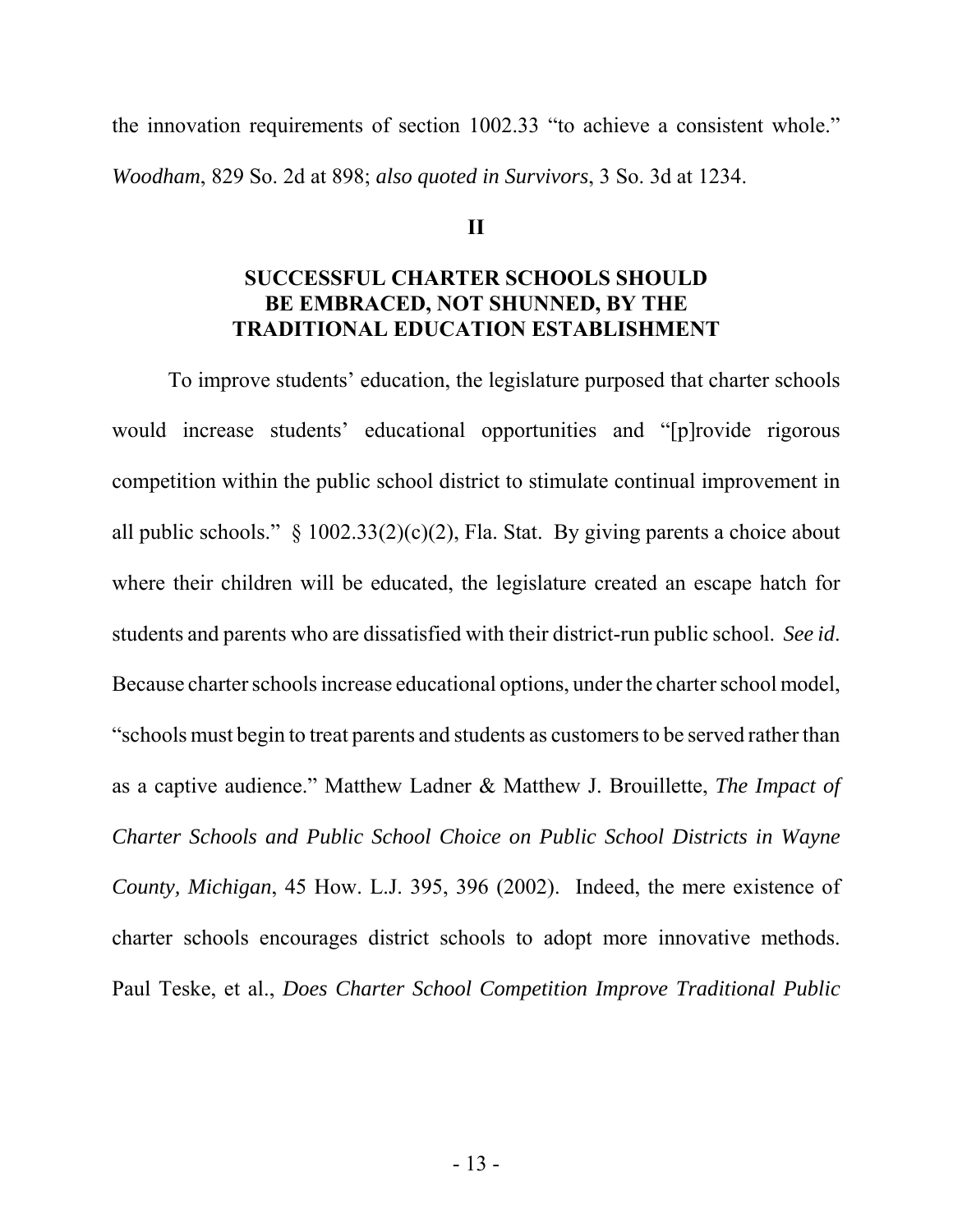*Schools?*, Center for Civil Innovation at the Manhattan Institute at 6, June 2000.<sup>15</sup> Accordingly, in this way, charter schools, by their very competitive nature, "[e]ncourage the use of innovative learning methods," fulfilling that statutory purpose. As a result, charter schools are improving educational outcomes for students in traditional public schools. *E.g.*, Sass, 1 Education Finance and Policy 91;<sup>16</sup> Marcus A. Winters, *Measuring the effect of charter schools on public school student achievement in an urban environment: Evidence from New York City*, 31 Economics of Education Rev. 293 (Apr. 2012).<sup>17</sup> Charter schools are also fulfilling their primary purpose by providing Florida students with a better education, on average, than traditional public schools. Florida Department of Education, *Student Achievement in Florida's Charter Schools: A Comparison of the Performance of Charter School Students with Traditional Public School Students* (June 2015);<sup>18</sup> Edward Cremata, et al., *National Charter School Study* at 3, Center for Research on Education Outcomes, Stanford (2013);19 *Public Charter School Success*, *supra*, at 1 (discussing thirteen published

<sup>15</sup> http://files.eric.ed.gov/fulltext/ED469277.pdf

<sup>16</sup> http://www.mitpressjournals.org/doi/pdf/10.1162/edfp.2006.1.1.91

<sup>17</sup> http://www.sciencedirect.com/science/article/pii/S0272775711001476

<sup>&</sup>lt;sup>18</sup> http://www.fldoe.org/core/fileparse.php/7778/urlt/Charter\_Student\_Achievement\_Report\_1314. pdf

<sup>19</sup> http://credo.stanford.edu/documents/NCSS%202013%20Final%20Draft.pdf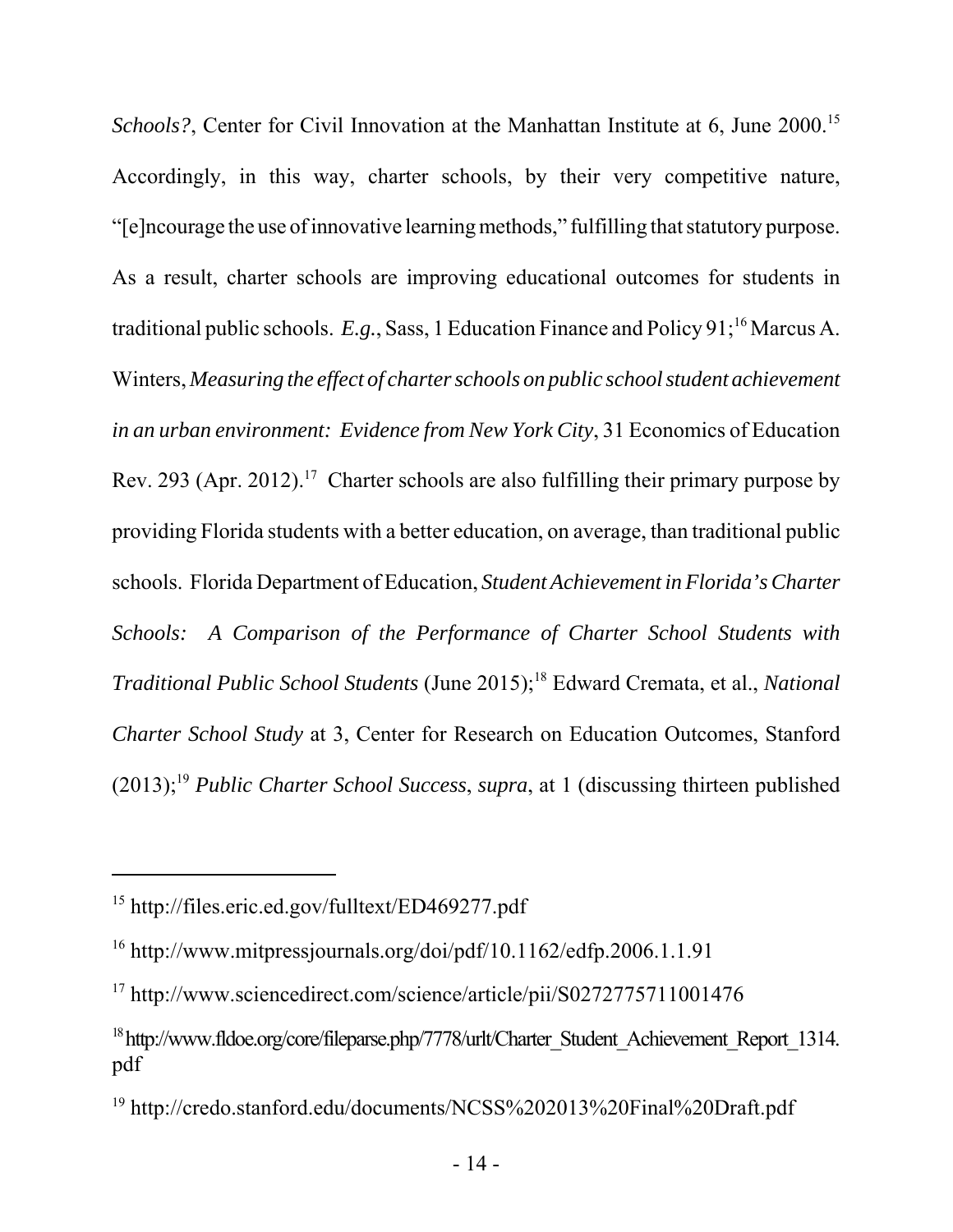studies that show charter schools outperform traditional public schools).<sup>20</sup> The performance gains demonstrated by charter schools are especially pronounced among students from low-income households and minority students, helping close longstanding achievement gaps with their more privileged peers. Florida Department of Education, *supra*. Because charter schools often attract those students who are dissatisfied in traditional schools, charters tend to enroll students who are initially "academically behind their peers in traditional public schools." Gerard Robinson & Edwin Chang, National Alliance for Public Charter Schools, *Issue Brief: The Color of Success: Black Student Achievement in Public Charter Schools* 11 (June 2008).<sup>21</sup>

Charter schools are doing so well in Florida that parents are increasingly seeking out charter schools to provide their children with better educational opportunities. Last year, there were 650 charter schools statewide, teaching more than 250,000 students. Associated Press, *Florida Gov. wants more money to help charter* schools, WTSP News, Jan. 15, 2015.<sup>22</sup> An estimated 86,000 students were on wait lists to attend a Florida charter school. Travis Pillow, *About those Florida charter*

 $^{20}$  http://www.publiccharters.org/wp-content/uploads/2014/01/NAPCS 2013 Research Summary \_20130424T145509.pdf

<sup>&</sup>lt;sup>21</sup> http://www.publiccharters.org/wp-content/uploads/2014/01/The\_Color\_of\_Success\_Full\_Report \_20110402T222340.pdf

<sup>22</sup> http://www.wtsp.com/story/news/2015/01/15/rick-scott-money-charter-schools/2180 6841/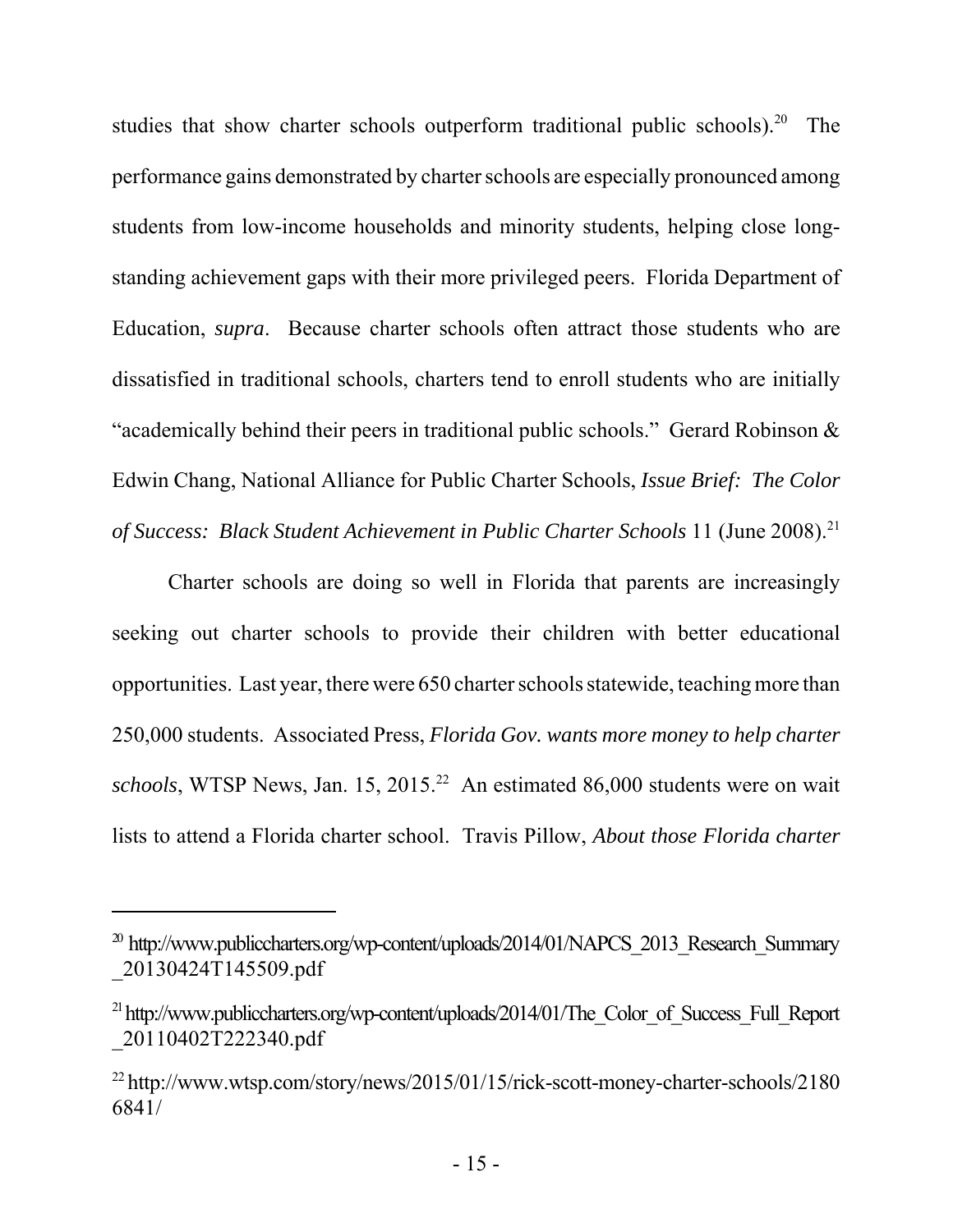*school waiting lists*, RedefinED, May 14, 2015.23 In Miami-Dade County alone, 128 charter schools enrolled 55,000 students—about 15 percent of the district's public school students. Susan Pendergrass & Nora Kern, *Waiting for Their Chance: A Closer Look at Wait Lists in Urban Public Charter Schools* at 3 (May 2015).<sup>24</sup> Approximately 24,500 students were on wait lists to attend one of those charter schools. *Id*.

Despite the clear benefits to students, some school districts actively oppose competition and resist charter schools. *See, e.g.*, Travis Pillow, *Proposed amendment would overhaul Florida charter school approvals*, RedefinED, Nov. 20, 2015;<sup>25</sup> Terri Hardy, *Commission says local districts, state impeding charter schools*, Daily News, Oct. 19, 1995, *available at* 1995 WLNR 1387624. The Palm Beach School Board appears to fear competition, denying applications at increasing rates. Sonja Isger, *Advocate: PBC becoming ground-zero in charter battle; 3 schools denied*, Palm Beach Post, Oct. 7, 2015 ("The district has denied other applications, including 15 this year. In 2013, the district received 33 applications and denied 17. The following

<sup>&</sup>lt;sup>23</sup> https://www.redefinedonline.org/2015/05/about-those-florida-charter-school-waiting -lists/

<sup>&</sup>lt;sup>24</sup> http://www.publiccharters.org/wp-content/uploads/2015/05/waitlist\_web.pdf

 $^{25}$ https://www.redefinedonline.org/2015/11/constitutional-florida-charter-school/#sthash.nKeGq6IK .dpuf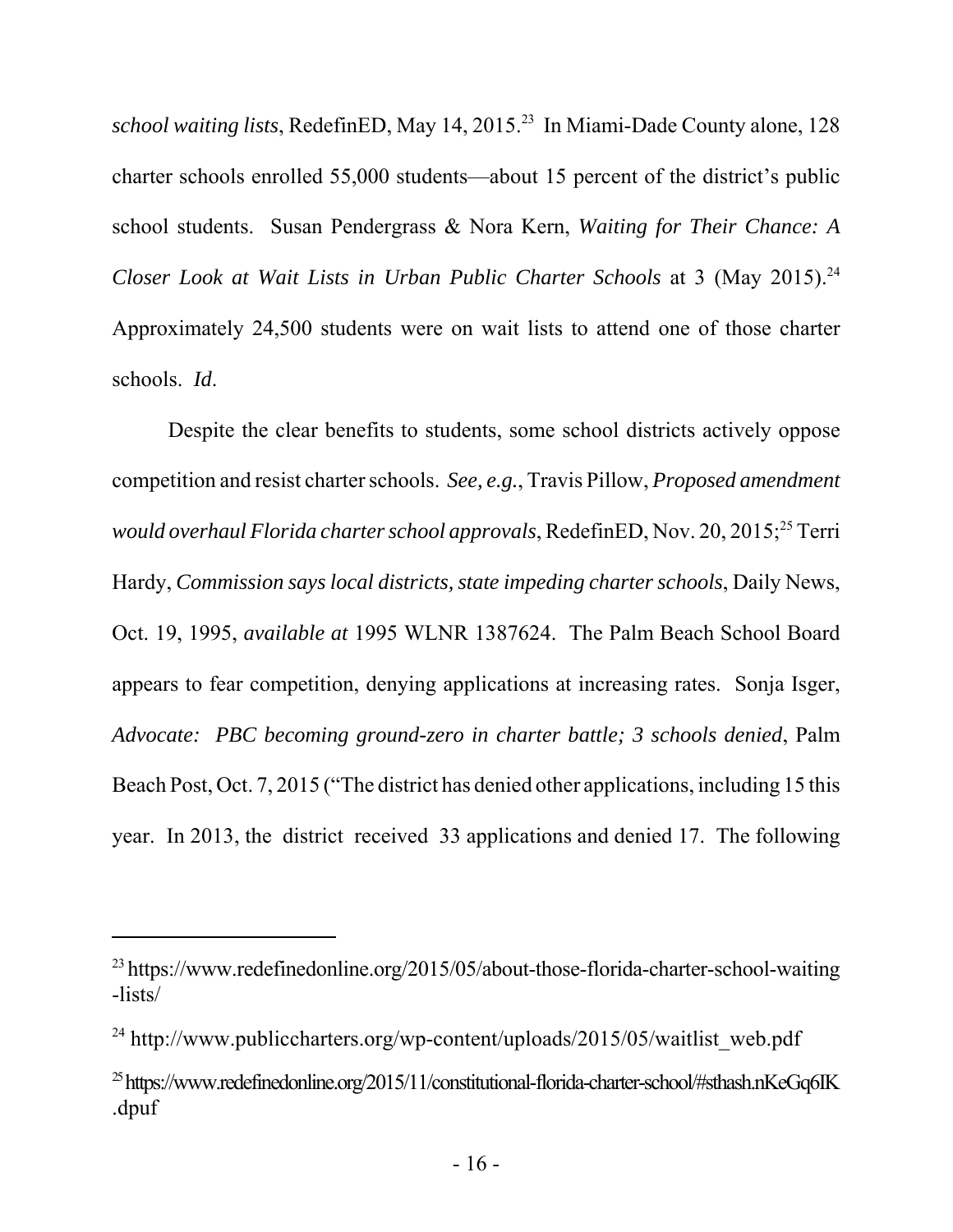year 22 applied and none were approved, said Jim Pegg, the director of the district's charter school office.").<sup>26</sup>

Fortunately, Florida's charter school statute protects charter school applicants from unfair denials, by allowing applicants to appeal to the State Board of Education. § 1002.33(6)(c), Fla. Stat. The appeal opportunity helps protect the legislature's intent of improving students' education by giving families more educational opportunities and creating competition for students. Center for Education Reform, *Model* Legislation for States: Grounded on Experience and Practice at 6 (Oct. 2012).<sup>27</sup> It did so here. The State Board of Education rejected the School Board's attempt to limit charter schools on the basis of the educational model's past successes.

Charter schools are succeeding at improving educational opportunities in Florida. Charter school students are performing better than average, despite attracting less prepared students. And because traditional public schools want to keep student enrollment and public funding, charter schools are motivating regular public schools to innovate and improve their programs to better meet their students' needs. In this way, charter schools inherently encourage innovation.

<sup>&</sup>lt;sup>26</sup> http://www.mypalmbeachpost.com/news/news/local-education/advocate-pbc-becoming-groundzero-in-charter-battl/nnxfy/

<sup>27</sup> https://www.edreform.com/wp-content/uploads/2012/10/CER-ModelCharterLegis lation.pdf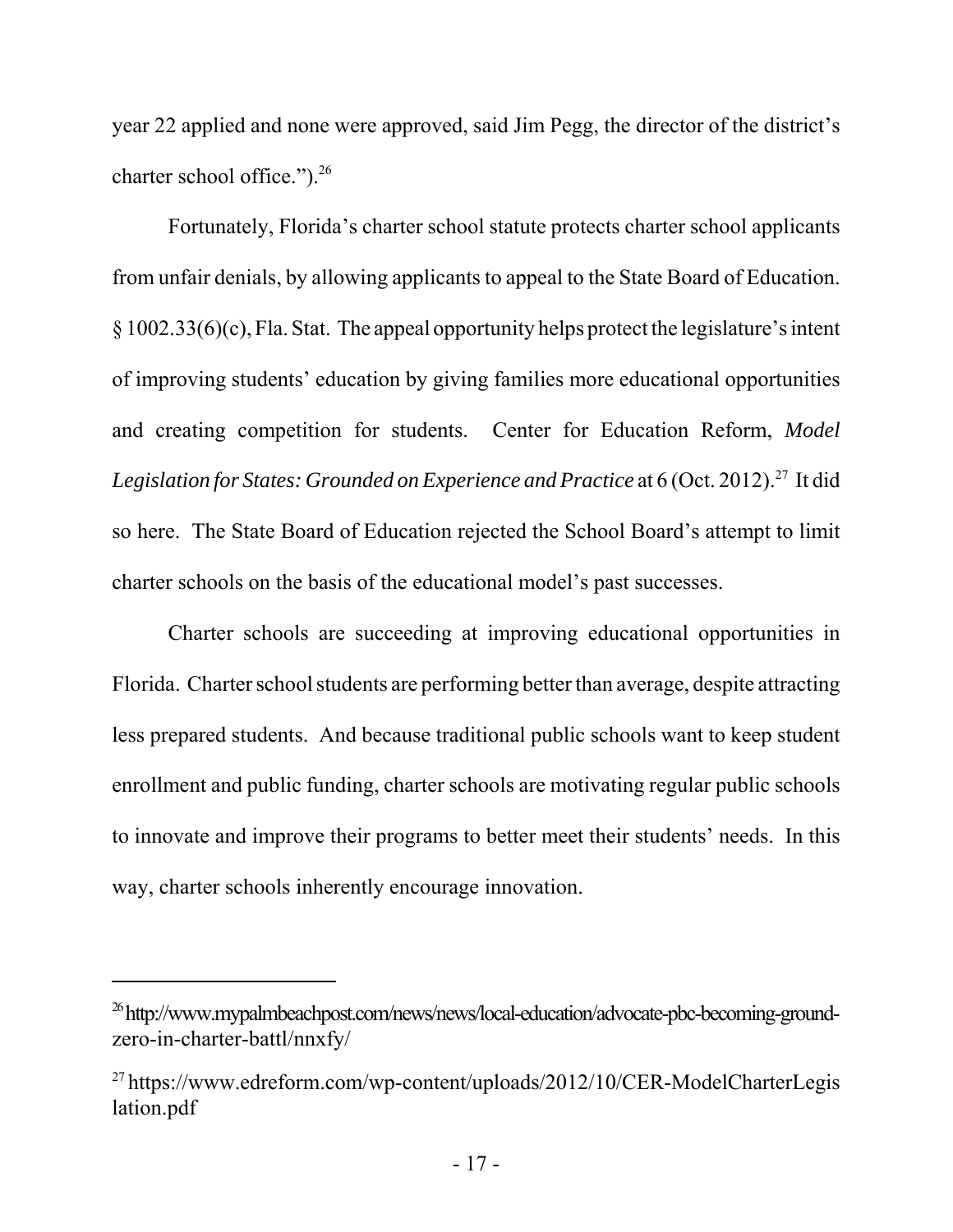#### **CONCLUSION**

Florida's charter law does not require schools to use unusual or different methods than other schools in Palm Beach County. Innovation is not to be pursued for its own sake. Charter school organizations that replicate successful teaching models help bring better educational outcomes to more students across the state and country. The State Board of Education's decision should be affirmed.

DATED: January 19, 2016.

Respectfully submitted,

### MARK MILLER CHRISTINA M. MARTIN

By /s/ Christina M. Martin MARK MILLER Fla. Bar No. 0094961 CHRISTINA M. MARTIN Fla. Bar No. 0100760 Pacific Legal Foundation 8645 N. Military Trail, Suite 511 Palm Beach Gardens, Florida 33410 Telephone: (561) 691-5000 Facsimile: (561) 691-5006 E-mail: mm@pacificlegal.org cmm@pacificlegal.org

*Counsel for Amicus Curiae Pacific Legal Foundation*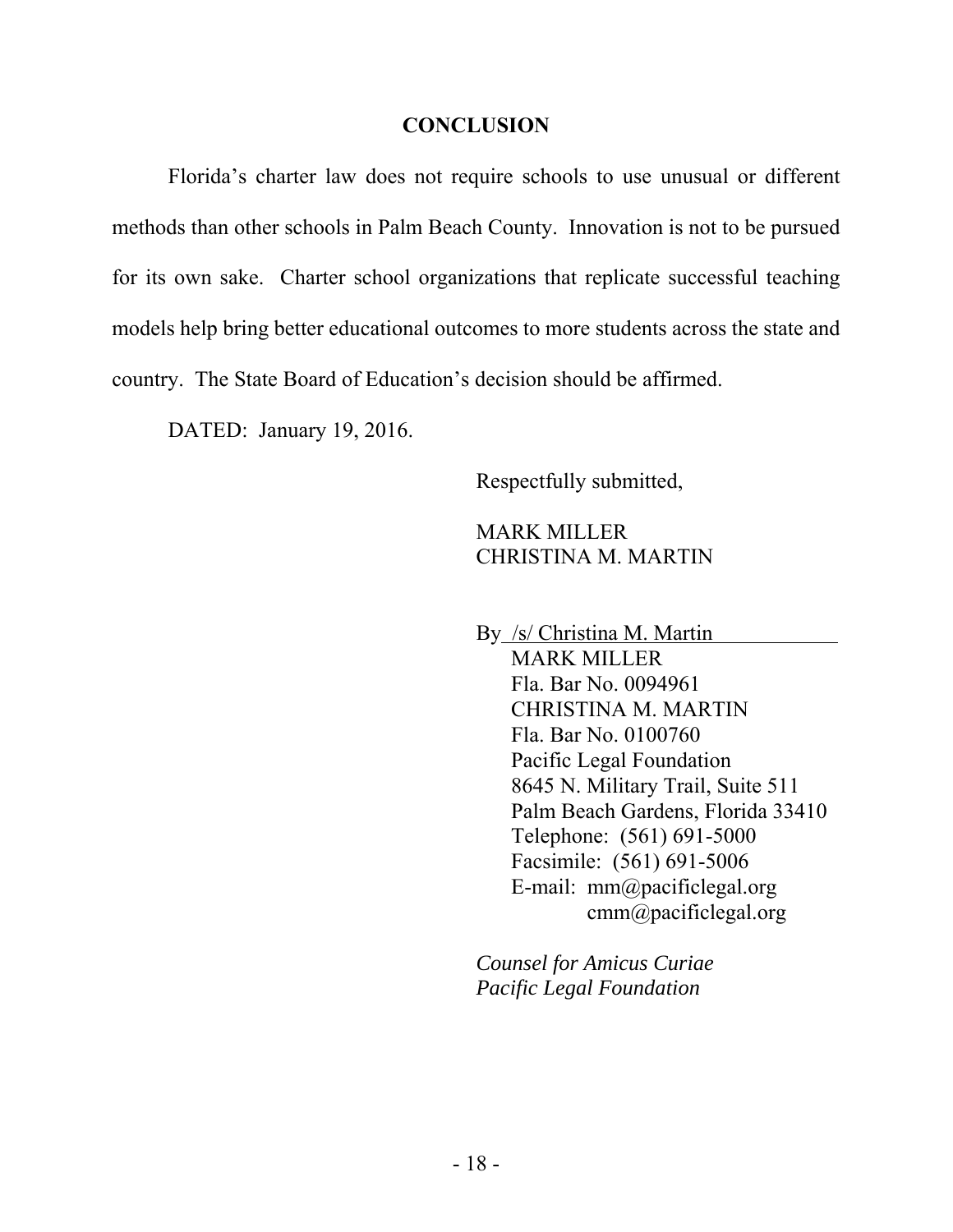## **CERTIFICATE OF COMPLIANCE**

I certify that the font used in this brief is Times New Roman 14 point and in compliance with Fla. R. App. P. 9.210(a)(2).

DATED: January 19, 2016.

 /s/ Christina M. Martin CHRISTINA M. MARTIN Florida Bar No. 0100760